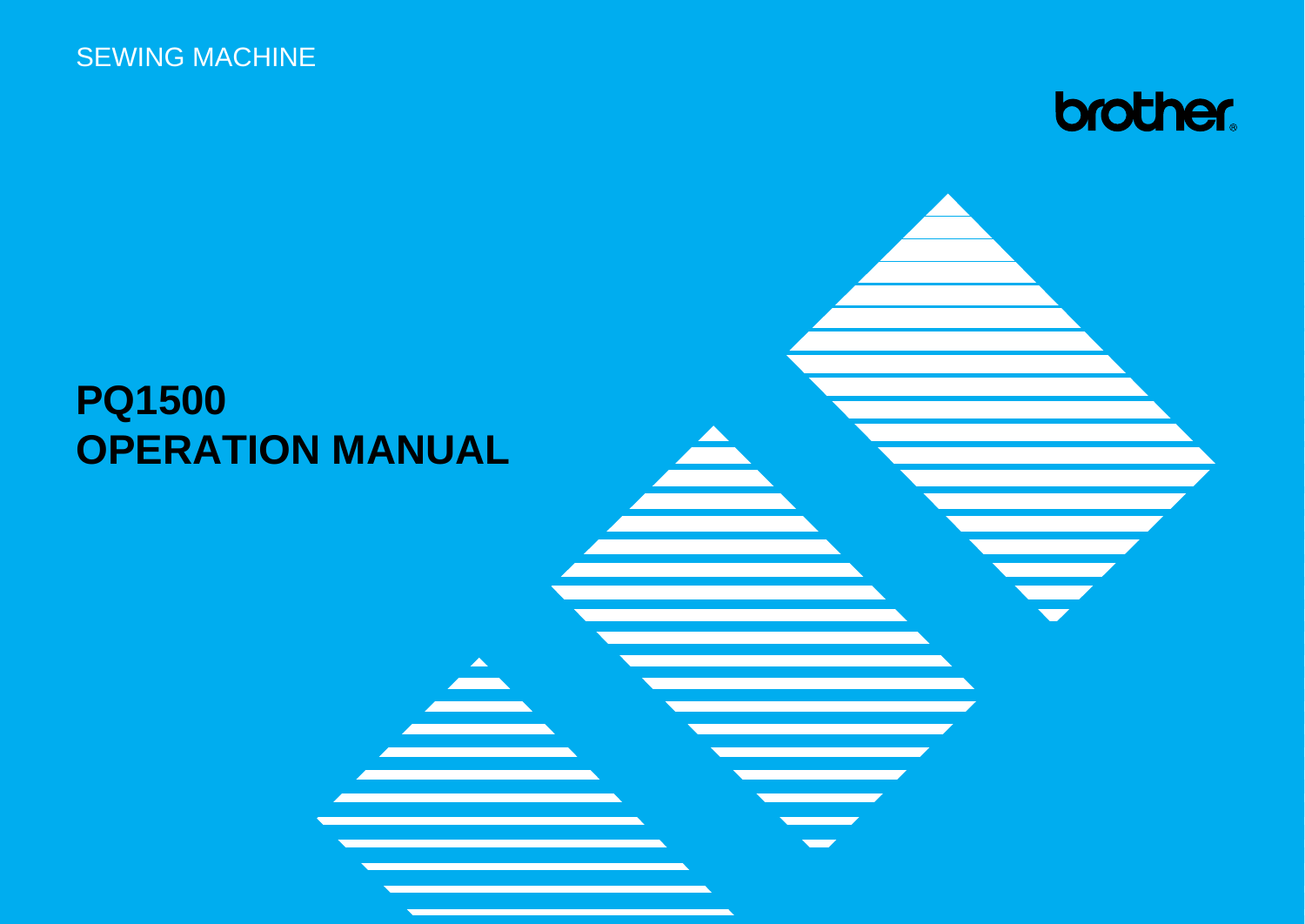### **"IMPORTANT SAFETY INSTRUCTIONS"**

"Read all instructions before using."

When using a sewing machine, basic safety precautions should always be taken,

including the following:

### **DANGER –** To reduce the risk of electric shock.

- The sewing machine should never be left unattended while plugged in. Always unplug the sewing machine from the electrical outlet immediately after using and before cleaning.
- Always unplug before changing the light bulb. Replace bulb with same type rated 120V 15 watts for 120V model or rated 240V 15watts for 220-240V model.

### **WARNING –** To reduce the risk of burns, fire, electric shock, or injury.

- Do not allow this sewing machine to be used as a toy. Close attention is necessary when the sewing machine is used by or near children.
- Use this sewing machine only for its intended use as described in this manual. Use only accessories recommended by the manufacturer as contained in this manual.
- Never operate this sewing machine if it has a damaged cord or plug, if it is not working properly, if it has been dropped or damaged, or dropped into water. Return the sewing machine to the nearest authorized dealer or service center for examination, repair, electrical or mechanical adjustment.
- Never operate the sewing machine with any air openings blocked. Keep ventilation openings of the sewing machine and foot control free from the accumulation of lint, dust, and loose cloth.
- Never drop or insert any object into any opening.
- Do not use outdoors.
- Do not operate where aerosol (spray) products are being used or where oxygen is being administered.
- To disconnect, turn the main switch to the symbol "O" position which represents off, then remove plug from outlet.
- Do not unplug by pulling on cord. To unplug, grasp the plug, not the cord.
- Keep fingers away from all moving parts. Special care is required around the sewing machine needle.
- Always use the proper needle plate. The wrong plate can cause the needle to break.
- Do not use bent needles.
- Do not pull or push fabric while stitching. It may deflect the needle causing it to break.
- Turn off power to the machine by flipping the ON/OFF switch to the symbol "O" before making any adjustments in the needle area, such as threading the needle, changing the needle, threading the bobbin or changing the presser foot etc.
- Always unplug the sewing machine from the electrical outlet when removing covers, lubricating, or when making any other user servicing adjustments mentioned in the instruction manual.
- This sewing machine is not intended for use by young children or infirm persons without supervision.
- Young children should be supervised to ensure that they do not play with this sewing machine.

### **CAUTION For U.S.A. only–** This appliance has a polarized plug (one blade wider than the other) to reduce the risk of electric shock, this plug

is intended to fit in a polarized outlet only one way.

If the plug does not fit fully in the outlet, reverse the plug.

If it still does not fit. Contact a qualified electrician to install the proper outlet.

### Do not modify the plug in any way. **"SAVE THESE INSTRUCTIONS"**

### **"This sewing machine is intended for household use."**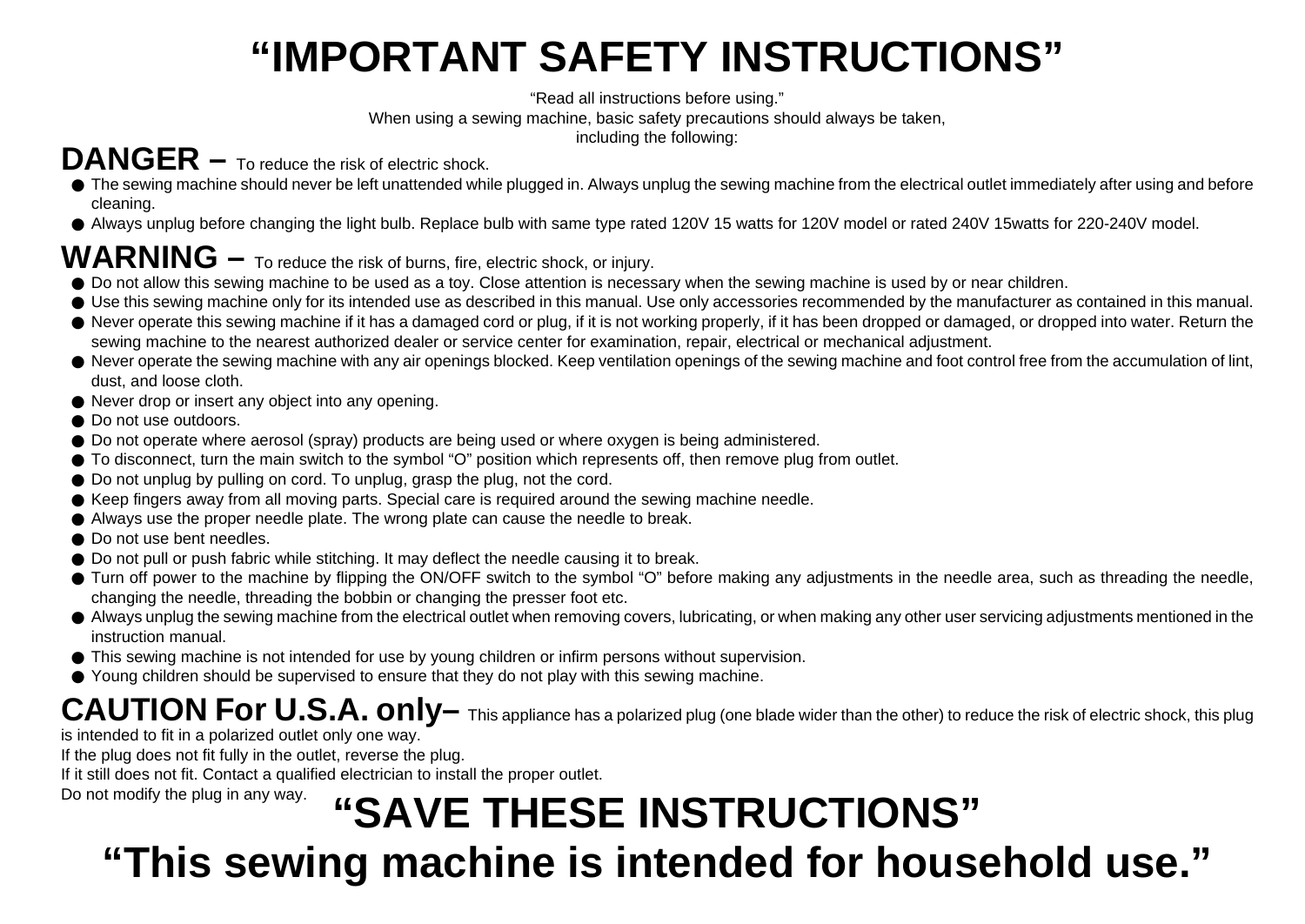#### **CONGRATULATIONS ON CHOOSING A BROTHER SEWING MACHINE**

Your machine is the home use sewing machine available. To fully enjoy all the features incorporated into it, we suggest that you study this booklet.

#### **PLEASE READ BEFORE USING YOUR SEWING MACHINE**

#### **For safe operation**

- Be sure to watch the needle while sewing. Do not touch moving parts such as the balance wheel, thread take-up or needle while the machine is operating.
- Remember to turn off the power switch and unplug the cord when:
	- Operation is completed
	- Replacing or removing the needle or any other parts
	- A power failure occurs during use
	- Maintaining the machine
	- Leaving the machine unattended
- Do not place anything on the foot controller.
- Plug the machine directly into the wall. Do not use extension cords.

#### **For a longer service life**

- When storing your sewing machine, avoid direct sunlight and high humidity locations. Do not store the sewing machine beside a space heater, iron, or other hot objects.
- Use only neutral soaps or detergents to clean the case. Benzene, thinner, and scouring powders can damage the case and machine, and should never be used.
- Do not drop or hit the machine.
- Always consult the operation manual when replacing any accessories, the presser feet, needle or other parts to assure correct installation.

#### **For repair or adjustment**

In the event that a malfunction occurs or adjustment is required, first follow the troubleshooting table in the back of the operation manual to inspect and adjust the machine yourself. If the problem persists, please consult your nearest authorized Brother service center.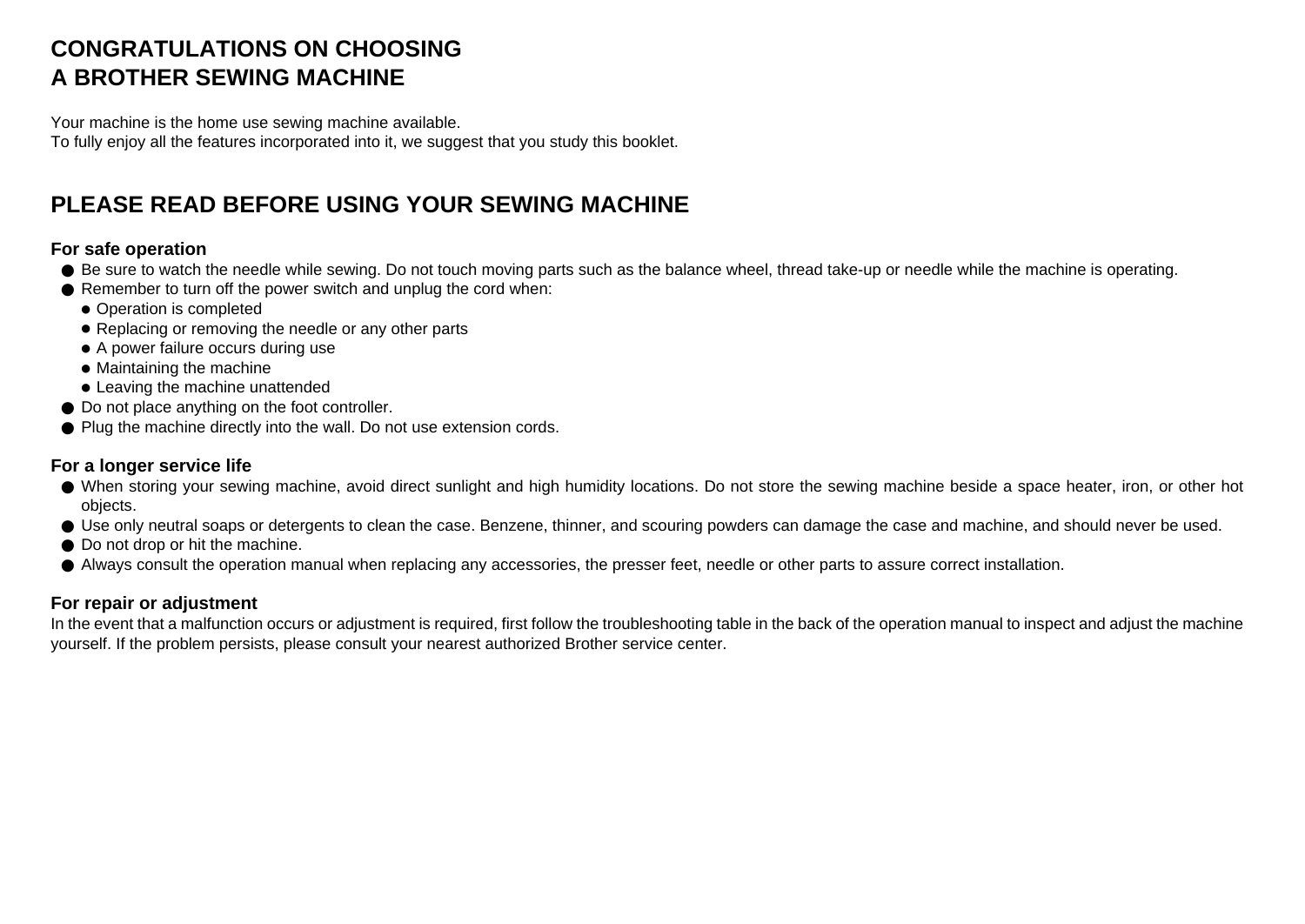# **CONTENTS**

| Power Cord and Foot Controller 3      |  |
|---------------------------------------|--|
|                                       |  |
|                                       |  |
|                                       |  |
|                                       |  |
|                                       |  |
|                                       |  |
|                                       |  |
|                                       |  |
|                                       |  |
|                                       |  |
|                                       |  |
|                                       |  |
|                                       |  |
|                                       |  |
|                                       |  |
|                                       |  |
|                                       |  |
|                                       |  |
|                                       |  |
| Using the Automatic Needle Threader9  |  |
| How to Pull Out the Bobbin Thread  10 |  |

Ottal Complex and N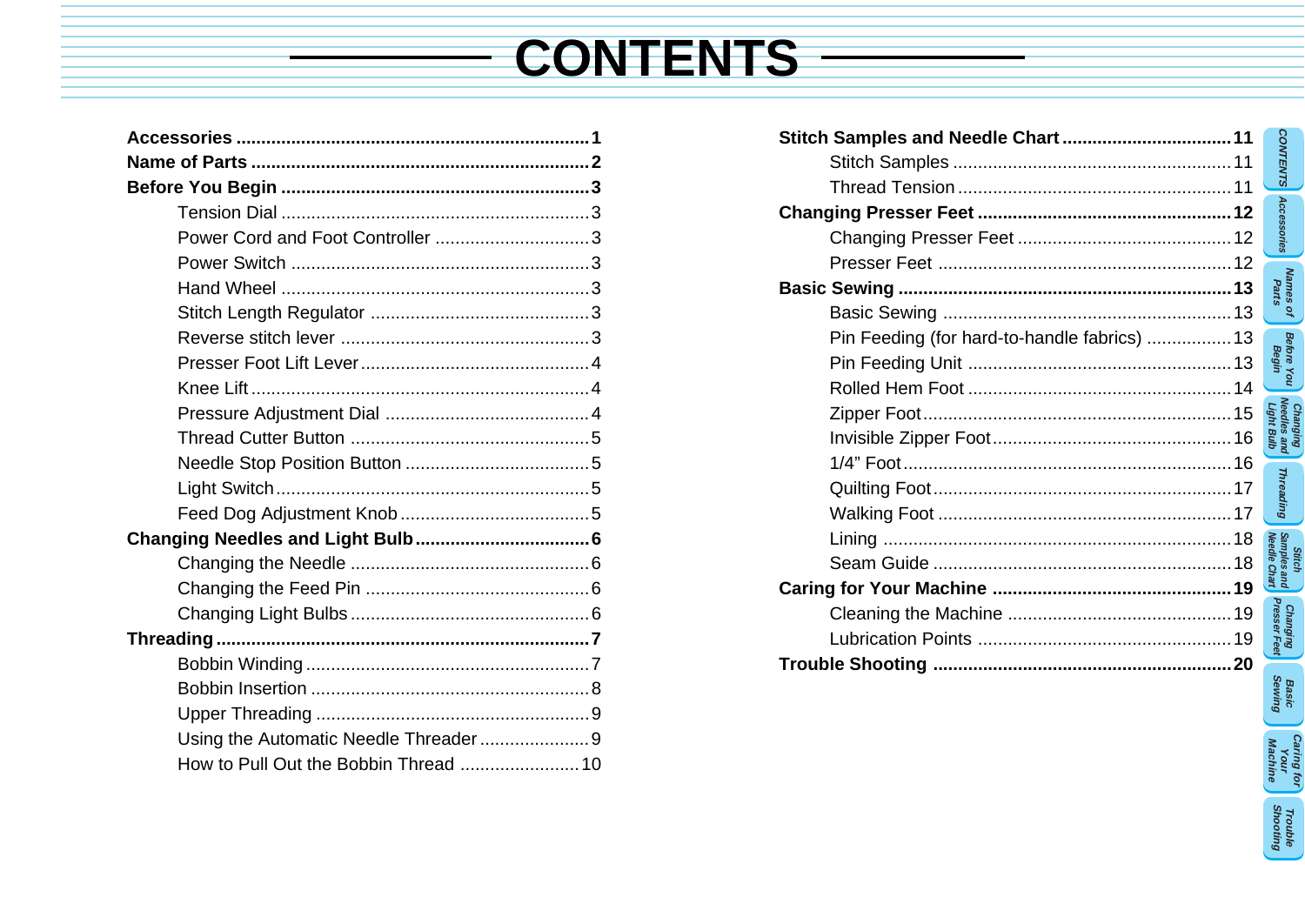### **Accessories**



| No.                         | <b>Part Name</b>                                                                                    | <b>Part Code</b> |  |  |
|-----------------------------|-----------------------------------------------------------------------------------------------------|------------------|--|--|
| 1                           | Cover                                                                                               | XA0917-052       |  |  |
| $\overline{2}$              | <b>Medium Screwdriver</b>                                                                           | 125877-001       |  |  |
| 3                           | <b>Small Screwdriver</b>                                                                            | 125878-001       |  |  |
| 4                           | <b>Cleaning Brush</b>                                                                               | XA4527-001       |  |  |
| 5                           | Knee Lift                                                                                           | XA0830-001       |  |  |
| 6                           | Needles and Case 1 Size 9<br>(ORGAN HLX5) 2 Size 11<br>1 Size 14<br>1 Size 16<br>1 Ballpoint Needle | X80805-001       |  |  |
| $\overline{7}$              | Lining Plate Screw (2)                                                                              | 062670-812       |  |  |
| 8                           | Fabric Separator                                                                                    | 184720-001       |  |  |
| 9                           | Feed Pin                                                                                            | 138483-001       |  |  |
| 10                          | Feed Pin Changer                                                                                    | 117934-009       |  |  |
| 11                          | <b>General Purpose Foot</b>                                                                         | XA1425-001       |  |  |
| 12                          | Bobbin (5)                                                                                          | SA159            |  |  |
| 13                          | Spool Cap                                                                                           | XA2111-000       |  |  |
| 14                          | Rolled Hem Foot                                                                                     | X57138-001       |  |  |
| 15                          | Zipper Foot                                                                                         | 112797-001       |  |  |
| 16                          | Invisible Zipper Foot                                                                               | 148475-001       |  |  |
| 17                          | $1/4$ " Foot                                                                                        | XA7258-001       |  |  |
| 18                          | <b>Quilting Foot</b>                                                                                | XA7255-101       |  |  |
| 19                          | <b>Walking Foot</b>                                                                                 | XA7253-001       |  |  |
| ا 20                        | Seam Guide                                                                                          | XA7256-001       |  |  |
| 21                          | <b>Foot Controller</b>                                                                              | XA3931-051       |  |  |
| <b>Optional Accessories</b> |                                                                                                     |                  |  |  |
| 22                          | <b>Fabric Extension Table</b>                                                                       | SA506            |  |  |

#### **Note**

Foot controller: Model N5V This foot controller can be used for sewing machine model PQ1500.

**Shooting Trouble**

**CONTENTS**

CONTENTS Accessories

**Accessories**

**Names of** 

**Before You** 

**Changing Needles and Light Bulb**

**Threading**

Threading

**Stitch Needle Chart Samples and**

**Changing Presser Feet**

**Basic Sewing**

**Caring for Your Machine**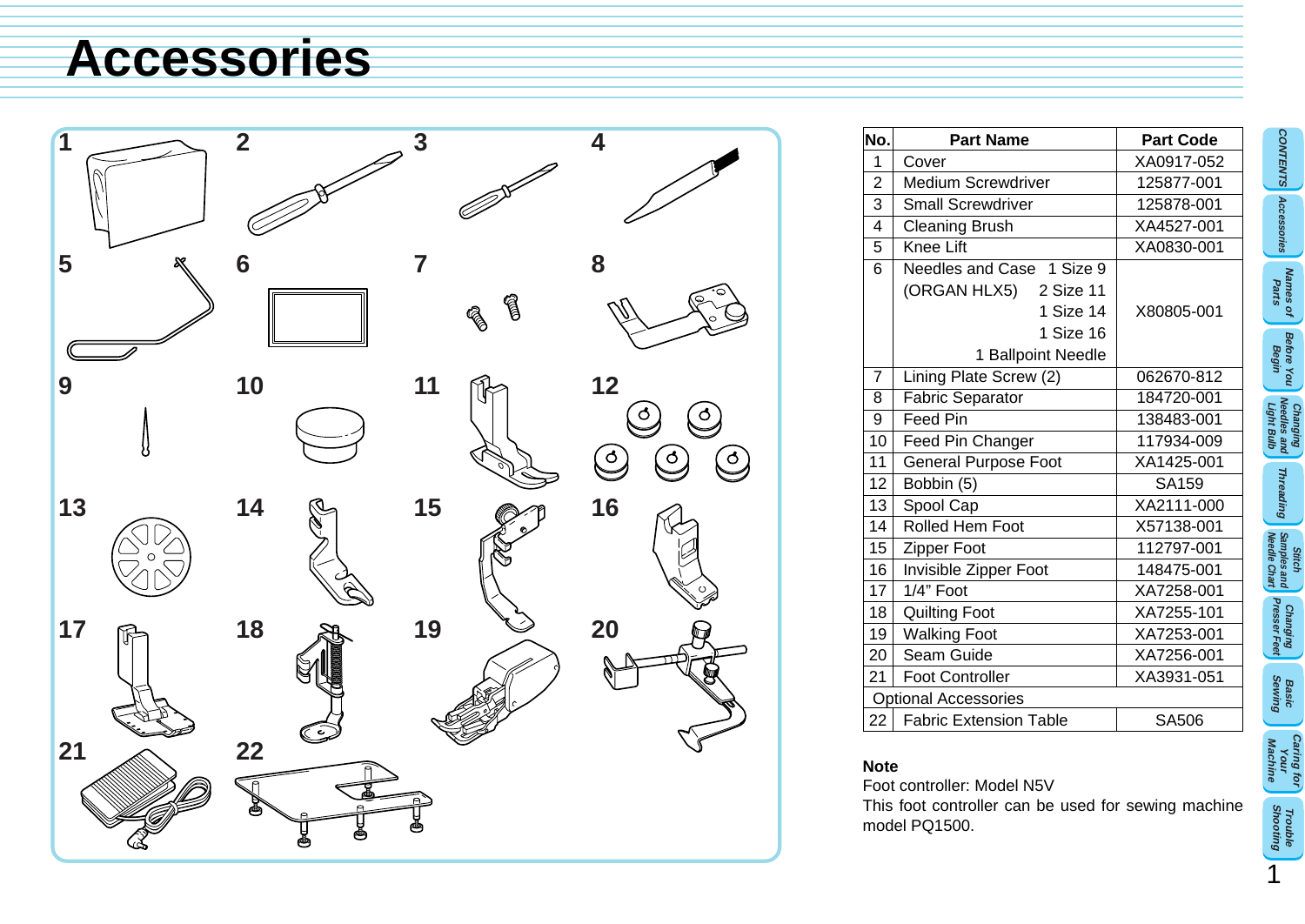### **Na[me](#page-9-0)s of Parts**

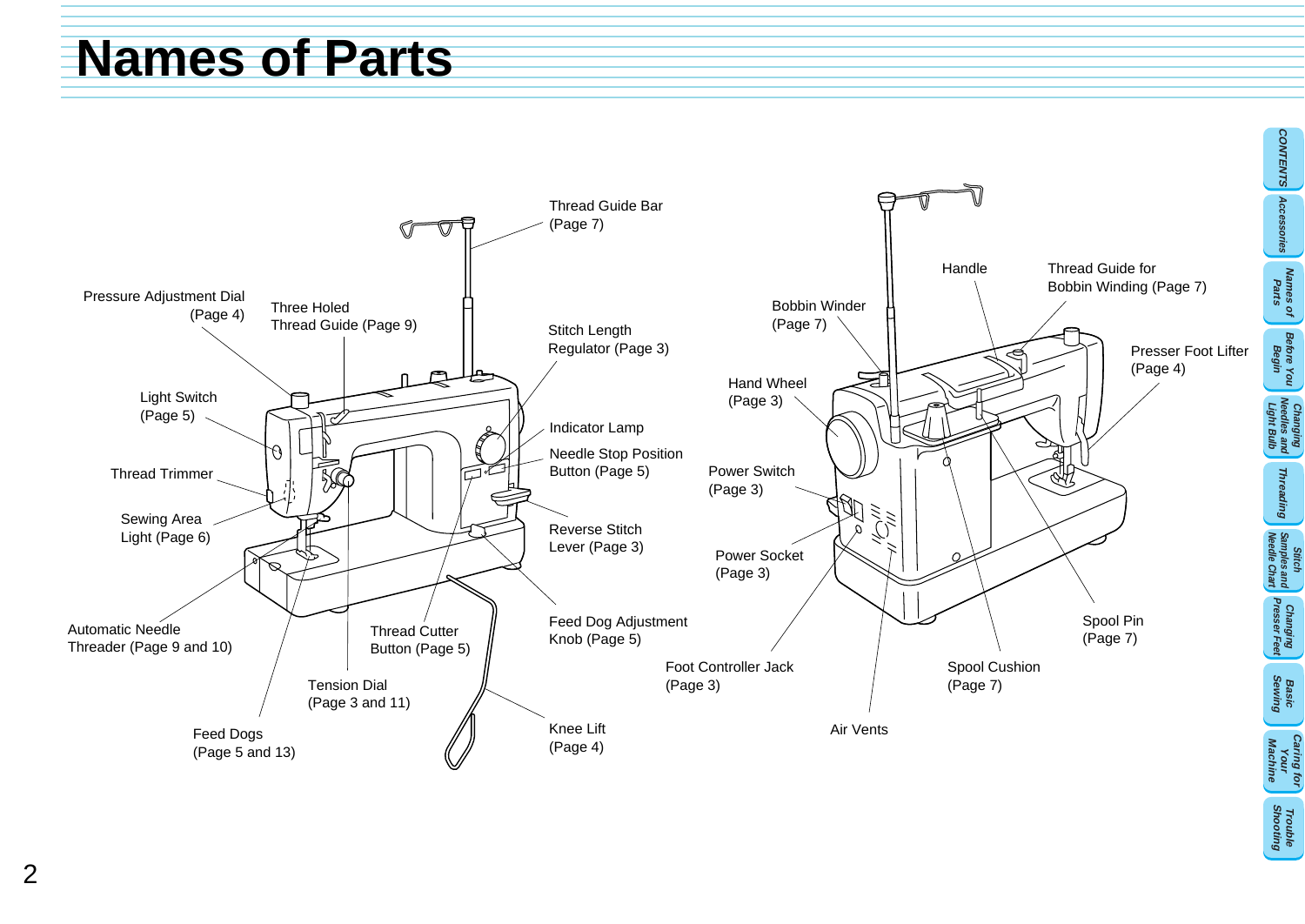# **Before You Begin (1)**

#### **Tension Dial**

- When tighter tension is desired, turn the tension dial to the right. Upper and bobbin threads will meet on right side of the fabric.
- When looser tension is desired. turn tension dial to the left. Upper and lower threads will then meet on wrong side of fabric.

### Upper Thread Tension Loosen  $\overline{\phantom{a}}$  Tighten  $\otimes$ Tension Block

#### **Power Cord and Foot Controller**

#### **A** Note

Please use common household current.

- Plug in cord.
- Plug foot controller into machine.

#### **Note**

Foot controller: Model N5V This foot controller can be used for sewing machine model PQ1500.

#### **Power Switch**

- Flip power switch to "I" position to turn on.
- To switch power off, flip switch to "O" position.





#### **Hand Wheel**

- Position needle using hand wheel.
- ✽ Always turn hand wheel towards you.

#### **Stitch Length Regulator**

● Adjust desired stitch length using stitch regulator dial.





#### **Reverse Stitch Lever**

- Sewing in reverse is possible when the reverse stitch lever is in the lowered position.
- ✽ Make sure to push the lever all the way down when reverse sewing is desired.
- ✽ Stitch length for reverse stitches is set for at least 5 mm.



3

**CONTENTS**

**Accessories**

CONTENTS Accessories

**Names of Parts**

**Before You Begin**

**Changing Needles and Light Bulb**

**Threading**

**Threading** 

**Samples and** 

**Changing Presser Feet**

**Basic Sewing**

**Caring for Your Machine**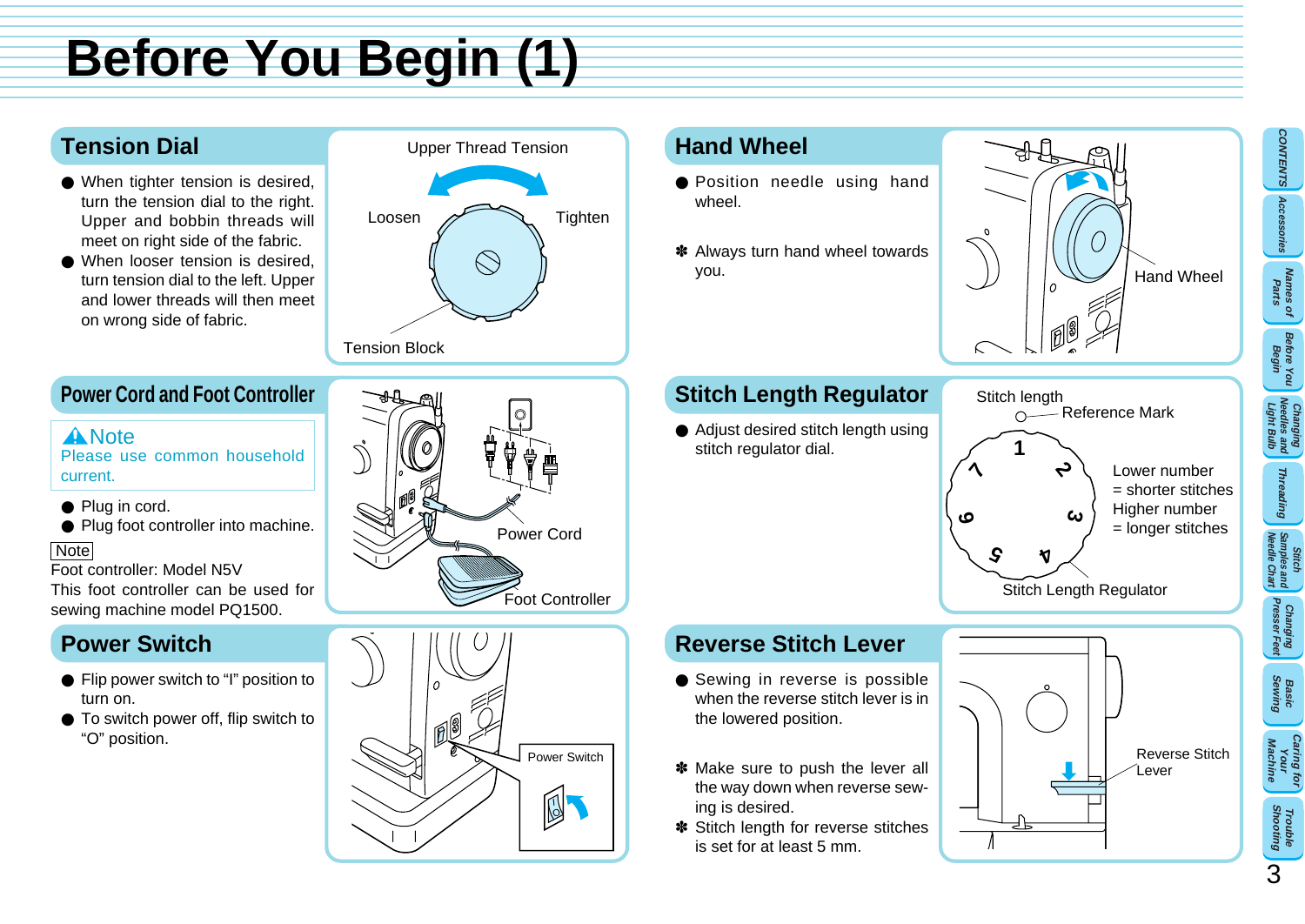#### **Presser Foot Lift Lever**

- Lowering the presser foot lift lever lowers the sewing foot down onto the fabric and engages the tension function.
- ✽ When working with heavy fabrics or other fabrics that don't slide easily under the foot, raise the presser foot lever to position the fabric.

#### **Knee Lift**

● Using the convenient knee lift enables you to lift the presser foot easily leaving your hands free to work with the fabric.



✽ Push the knee lift all the way in.





#### **Pressure Adjustment Dial**

● Turning the pressure adjustment dial raises and lowers the pressure indicator needle.

See also: "Feed Dog Adjustment Knob" on page 5.

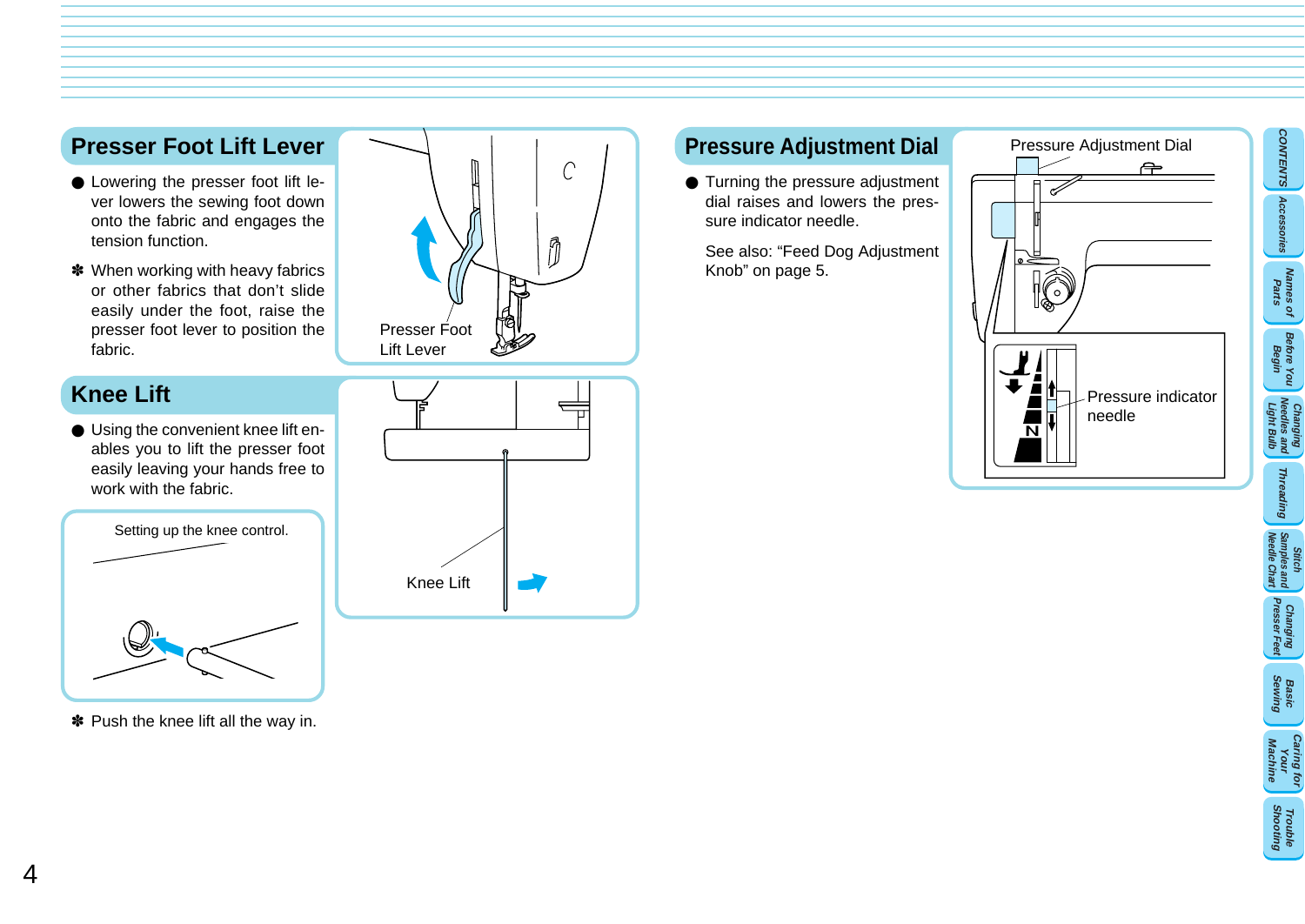# **Before You Begin (2)**

#### **Thread Cutter Button**

#### **A** Note

When the machine stops due to jammed threads and so forth, do not step on the foot controller until turning the power off and moving the needle with the hand wheel to check the situation. Otherwise broken needles could result.

● The thread cutter trims upper and bobbin threads at the end of seams.

#### **Needle Stop Position Button**

- When indicator lamp is lit up, the machine will stop sewing with the needle lowered through the fabric.
- When indicator lamp is off, position of the needle when sewing stops will be random.
- If the safety mechanism is activated, for example if the thread becomes tangled, the red lamp flashes.

#### **Light Switch**

● Push light switch to turn the light over the sewing area on and off.



Indicator Lamp

#### **Feed Dog Adjustment Knob**

● Height of feed dogs can be adjusted to coincide with fabric weights.



#### **Foot Pressure and Feed Dog Position**



Select one of four feed dog positions according to your needs.

#### Note

If a setting other than  $\exists \exists t$  is selected, the feed pin will not operate.

### **Caring for Your Machine Shooting Trouble**

5



Needle Stop Position Button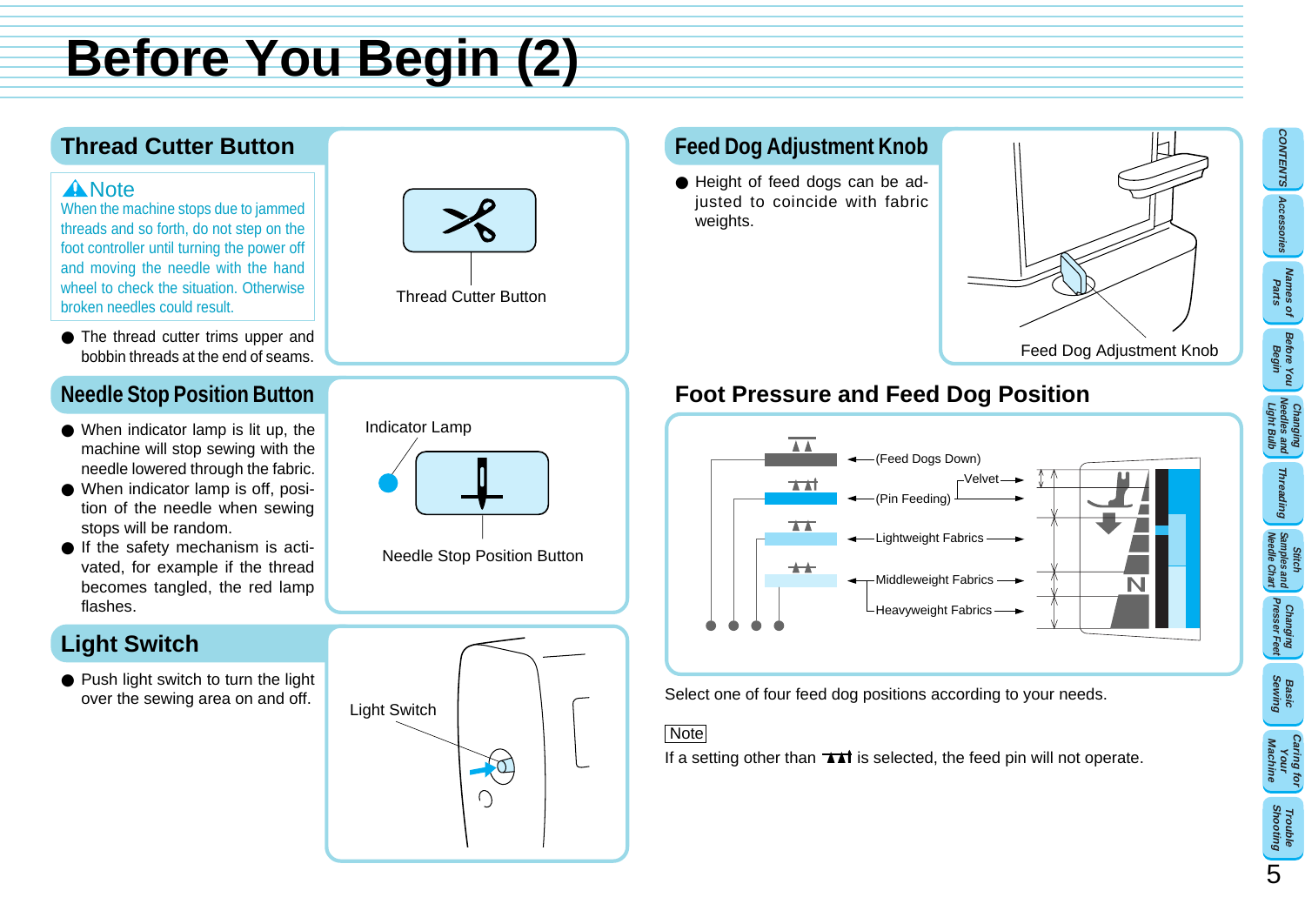### <span id="page-9-0"></span>**Changing Needles and Light Bulb**

#### **A** Note

Please make sure power is off before carrying out the following operations. There is a chance of injury if the machine accidentally starts running during this operation.

#### **Changing the Needle**

- $(1)$  Turn the sewing machine off. Raise needle to highest position using hand wheel, and lower presser foot.
- 2 Loosen screw with screwdriver, and remove needle.
- 3 Hold the needle with the flat side to the right, and insert the needle as far as it will go. Make sure needle is screwed in tightly.

✽ Check needles on a flat surface to make sure they're not bent.

**Screwdriver** 



of glass).

### **Changing the Feed Pin**

- 1 Set the feed dogs to "velvet" position. (see Page 5) 2 Remove needle, presser
- foot and needle plate.
- 3 Lower presser foot and turn hand wheel until feed pin is in its highest position. 4 Insert small screwdriver (in-
- cluded) as shown in diagram.



- 5 While holding spring with fingertip, lower the feed pin changer onto the needle to pick it up.
- 6 Attach new feed pin to feed pin changer, lower and attach while holding spring with fingertip.
- 7 Remove screwdriver. 8 Re-attach needle plate, needle and presser foot.









#### **A** Note

Please make sure power is of the following operation. The light bulb will be hot immedi machine, so you should wait u had a chance to cool down be

| <b>Changing Light Bulbs</b>                                                                                                                |   |
|--------------------------------------------------------------------------------------------------------------------------------------------|---|
| ① Turn off power.<br>2 Remove screw from<br>head.                                                                                          | S |
| ③ Remove bulb housing.                                                                                                                     |   |
| 4 Unscrew bulb and re-<br>move.<br>5 Screw in new bulb.<br>Sewing Light:<br>See page 19.<br>6 Re-attach bulb housing<br>and tighten screw. |   |

#### | Note

HLX5 needles should be uses; however, Schmetz 130/ 705H may also be used under normal circumstances.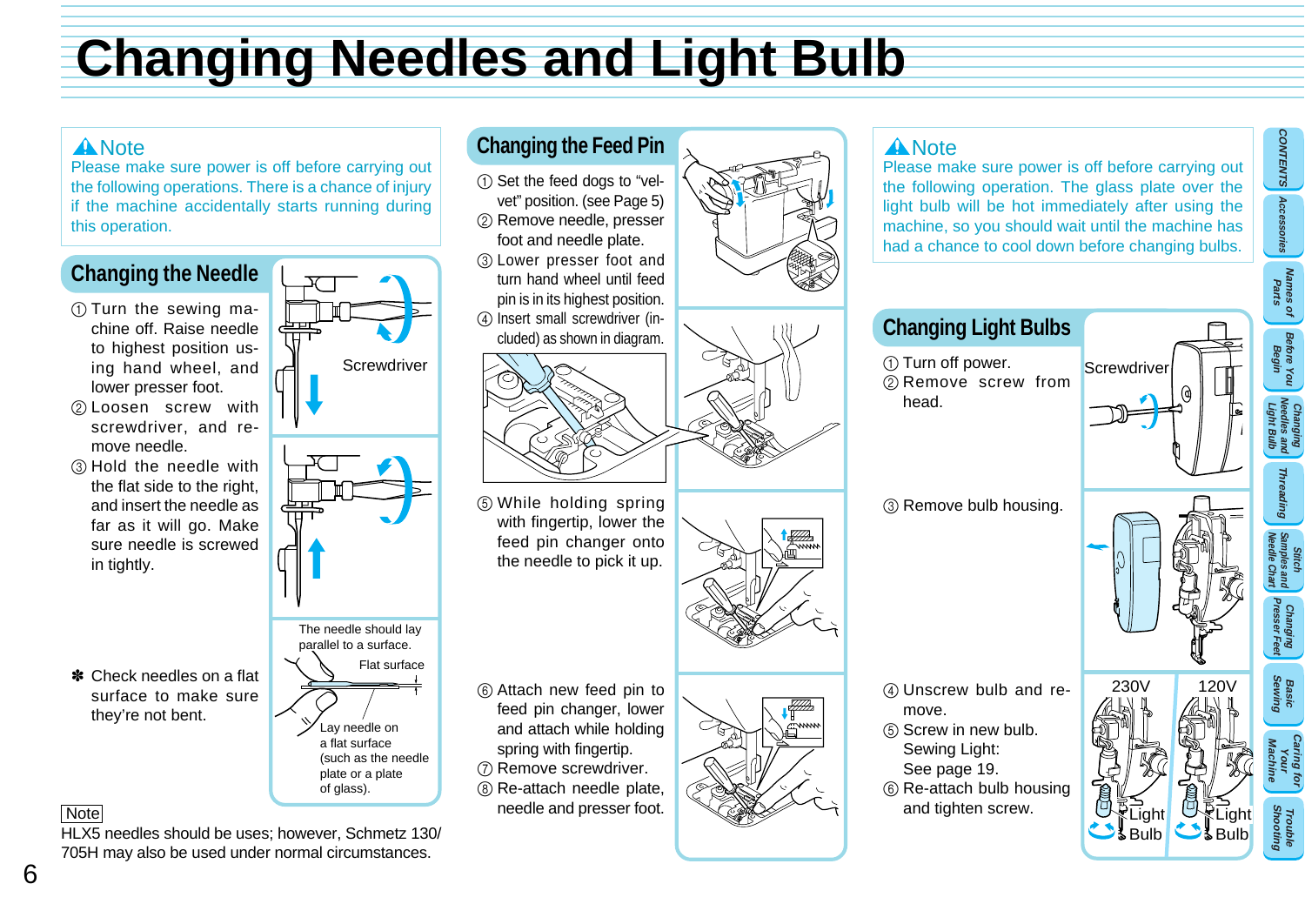# <span id="page-10-0"></span>**Threading (1)**







- 1 Put spool of thread on spool pin.
- ✽ Use spool cushion when using cross wound thread.
- ✽ Use spool cap when using parallelwound thread.



- 2 Lift thread guide bar all the way up, and run thread through triangular thread guide as shown in drawing.
- 3Run thread through bobbin winding thread guide as shown in drawing.
- 4 Run thread through top thread notch 1, and align bottom thread notch 2 with guide pin on bobbin winder shaft.
- 5 Press bobbin stop up against empty bobbin. If the bobbin stop does not slide easily between the top and bottom of the bobbin, check that the bobbin is seated properly with the guide pin (4) inserted into the lower notch.

**CONTENTS**

**Accessories**

CONTENTS Accessories

**Names of Parts**

**Before You Begin**

**Changing Needles and Light Bulb**

**Threading**

**Stitch Needle Chart Samples and**

**Changing Presser Feet**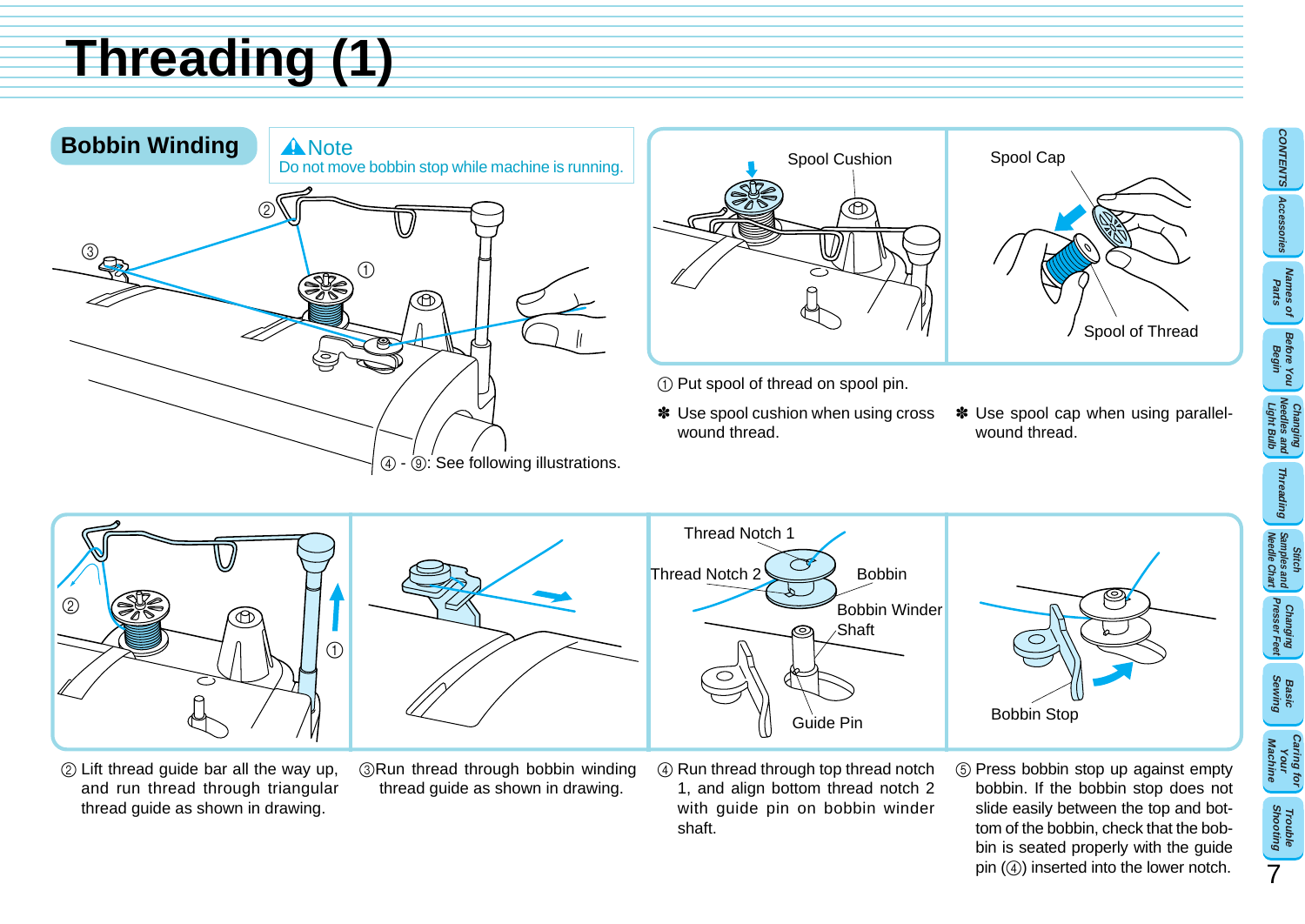<span id="page-11-0"></span>







**CONTENTS**

**Accessories**

CONTENTS Accessories

**Names of Parts**

**Before You Begin**

**Changing Needles and Light Bulb**

**Threading**

**Threading** 

**Stitch Needle Chart Samples and**

**Changing Presser Feet**

**Basic Sewing**

**Caring for Your Machine**

**Shooting Trouble**

- 6 While holding the end of the thread, step on the foot controller for a few seconds. Once enough thread has wound itself around the bobbin to hold itself in place, release the foot controller and trim the excess thread.
- 7 Stop winding when bobbin is full. Take foot off foot controller.
- 8 Manually move bobbin stop back to original position. 9 Cut thread and remove bobbin.

#### **Bobbin Insertion**

 $ACAUTION - Moving parts -$ To reduce risk of injury, switch off before servicing. Replace cover.



Latch Spring Thread Notch ✽ Bobbin should be positioned so it winds to the left





1 Lift slide plate (and open bobbin door).

2 Put bobbin into the bobbin case.

- ✽ Run thread through thread notch and under latch spring, so that a length of about 10 cm is exposed.
- ✽ Use a bobbin case with an idling prevention spring.
- 3 Pull the latch lever of the bobbin case out and push the bobbin case into the shuttle race and release the latch lever.
- ✽ If the latch lever is not all the way on the hook, it may fly off during sewing and cause lower thread breakage.
- 4 Lower slide plate and close bobbin door, following numbers  $\bigcirc$  2 above in order.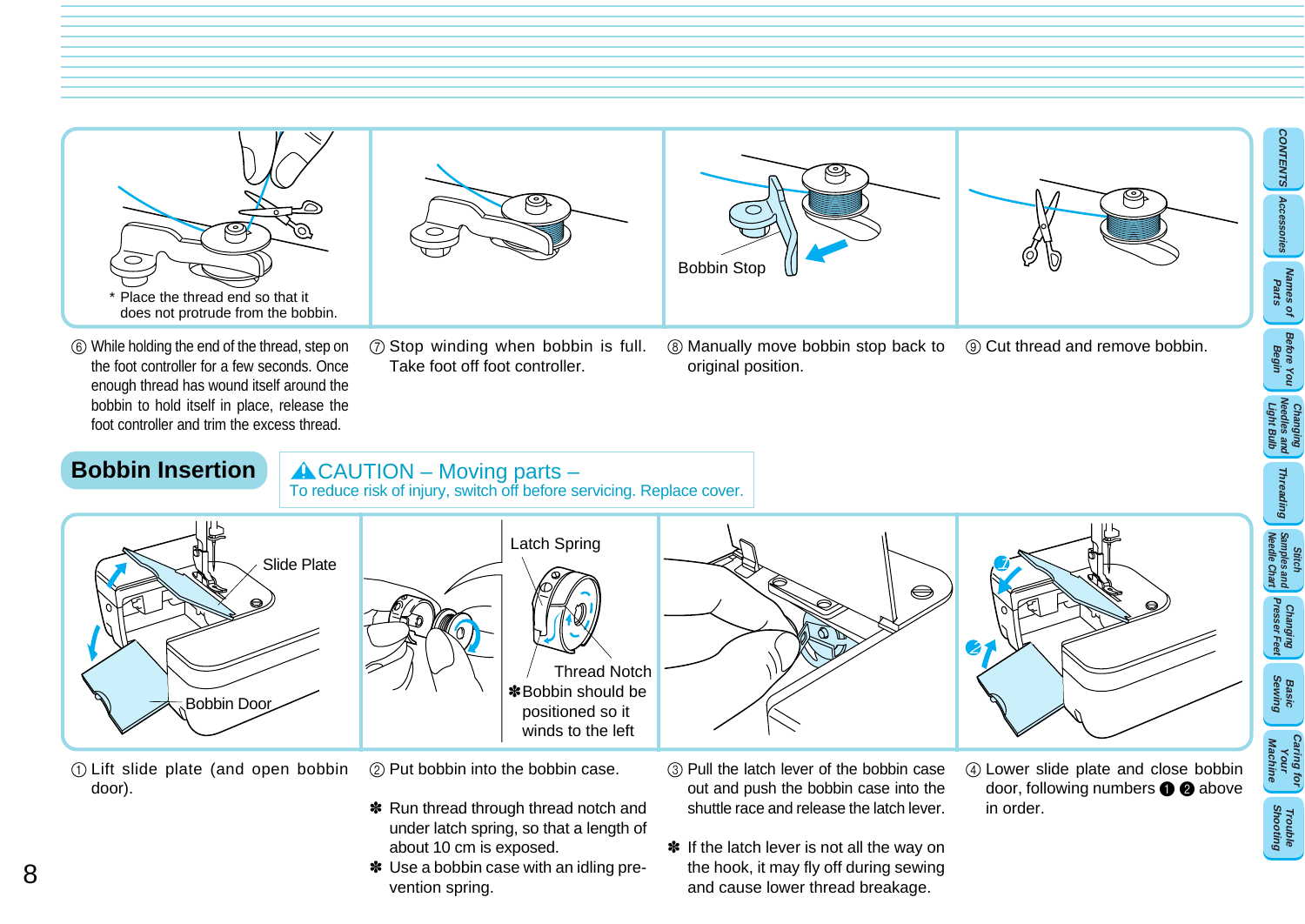# <span id="page-12-0"></span>**Threading (2)**

A Note Please turn power is off before using automatic needle threader. Accidentally stepping on the foot controller during this operation could cause bodily injury or damage to the machine.

**CONTENTS**

CONTENTS Accessories

**Accessories**

**Threading**

Threading

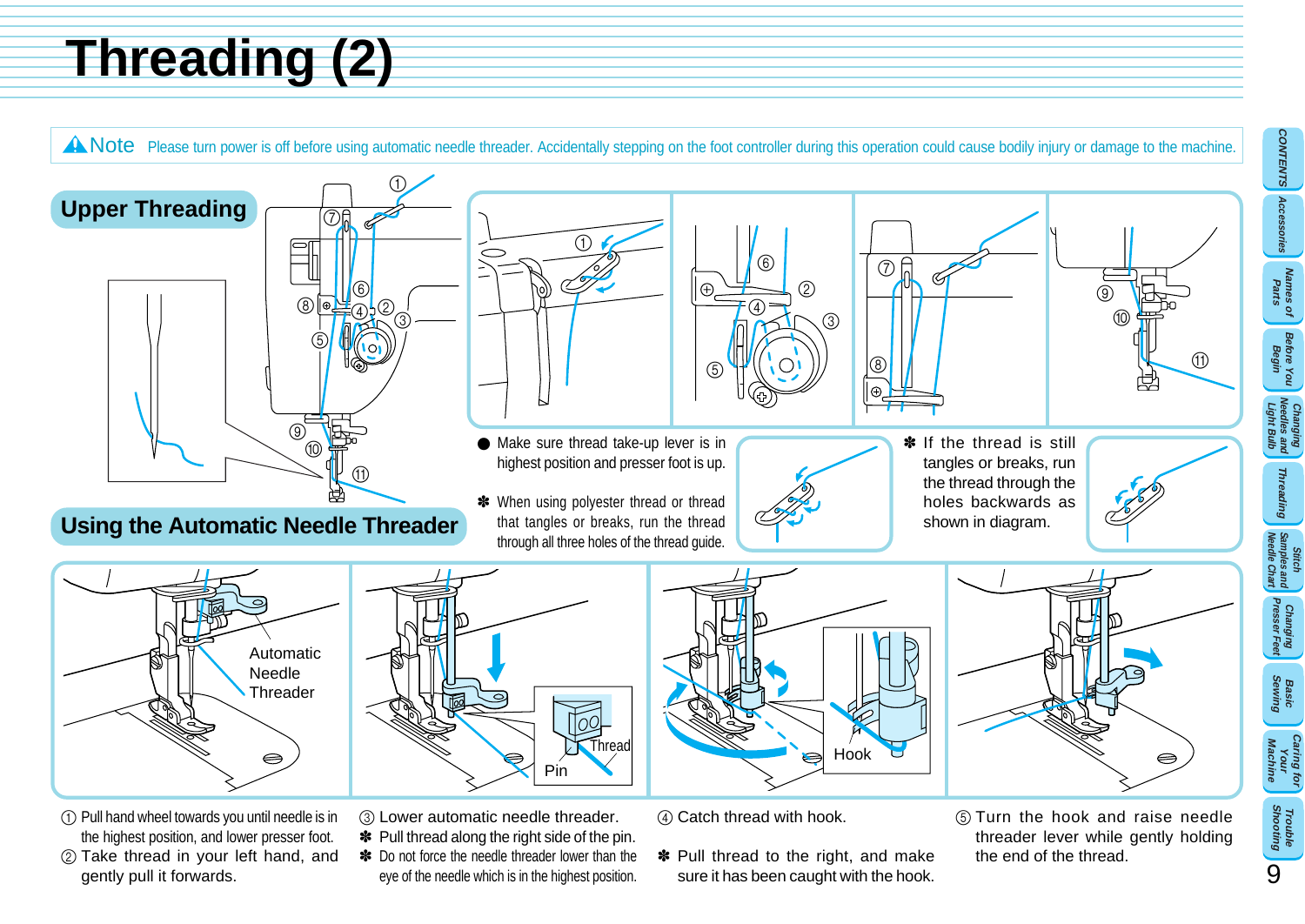<span id="page-13-0"></span>

| Needle (HLX5) | Thread            |
|---------------|-------------------|
| #9            | #30<br>#50<br>#60 |
| #11           | #30               |
| #14           | #30               |
| #16           | #20               |
|               |                   |

● The automatic needle threader cannot be used with the threadneedle combinations illustrated in the chart to the left. Transparent nylon thread can be used regardless of the chart, providing the needle used is a #14 or #16.

# **EDD** Pull loop to the right.<br> **How to Pull Out the Bobbin Thread**



- ✽ Insert threaded bobbin in sewing machine and then begin.
- 1 While gently holding the end of the needle thread, turn the hand wheel towards you to raise the needle.



- 2 Pull up the upper thread to pull the bobbin thread out.
- 3 Pull approximately 15 cm of upper and bobbin threads out.
- ✽ Lift foot and run both upper and bobbin threads under and behind presser foot.





**Basic Sewing**

**Caring for Your Machine**

**Shooting Trouble**

**CONTENTS**

**Accessories**

CONTENTS Accessories

**Names of Parts** 

**Before You Begin**

**Changing Needles and Light Bulb**

**Threading**

Threading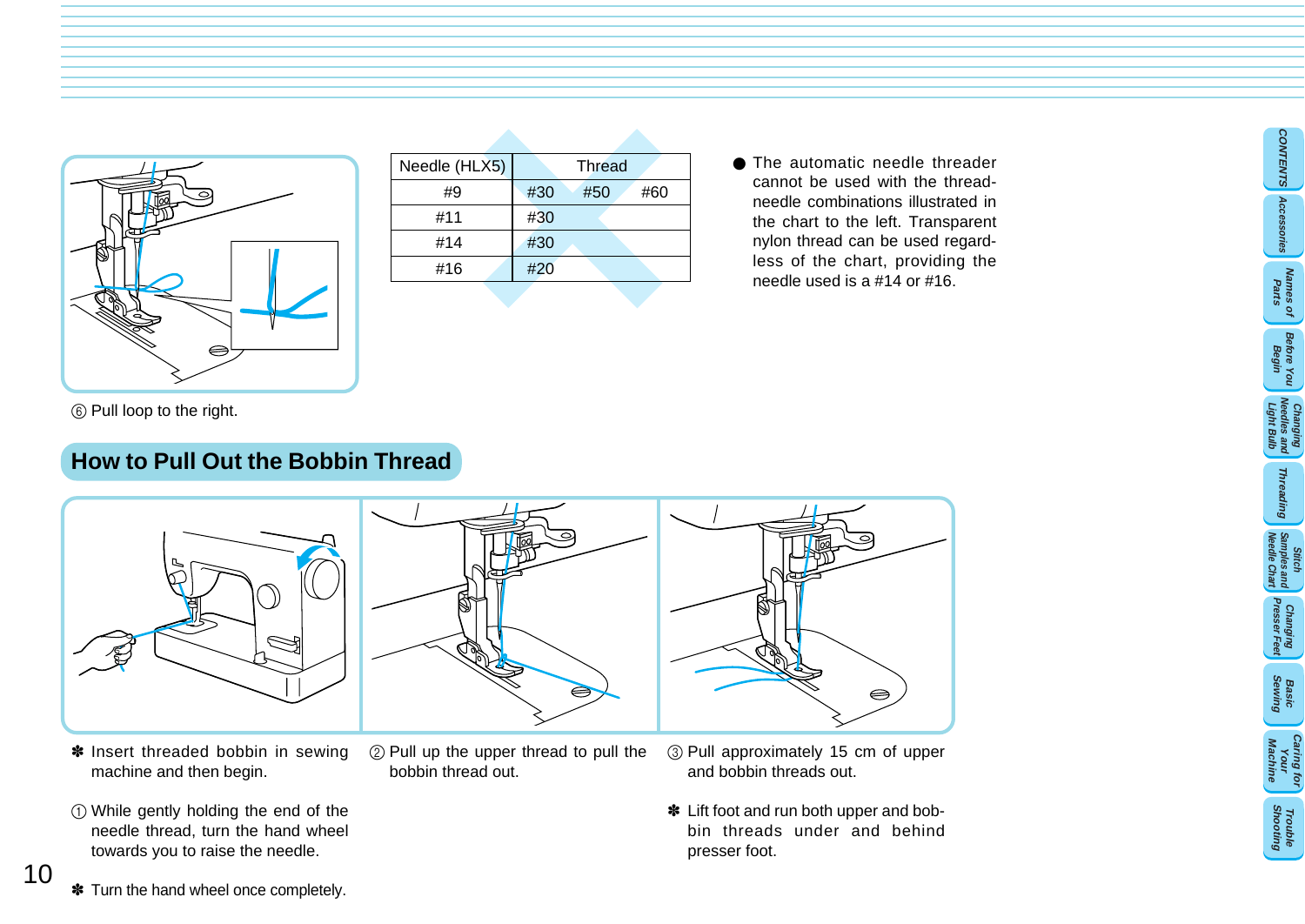### **Stitch Samples and Needle Chart**

#### **Stitch Samples**

- 1 Set stitch length regulator to desired stitch length.
- 2 Make sure approximately 15 cm of upper and bobbin threads are pulled out and laying behind presser foot. While needle is in raised position, insert a test strip from the garment fabric under the foot.
- 3 Lower presser foot.
- 4 Lower needle through fabric, then step gently on presser foot and begin.

- 5 Raise needle to highest point.
- 6 Lift presser foot, remove fabric and then cut thread.
- ✽ When using thread cutter:
- 5 Push thread cutter button
- 6 Lift foot and remove fabric.





● Selecting the proper needle for use with the fabric and thread you are working with. ✽ The following chart applies to many different sewing methods.

|  |                            | Fabric - Thread - Needles       |                           |               |      | Schmetz |
|--|----------------------------|---------------------------------|---------------------------|---------------|------|---------|
|  |                            | <b>Cloth</b>                    | <b>Thread</b>             | Needle (HLX5) | HLX5 | 130/705 |
|  |                            | Velvet                          | Silk, Polyester #30 - #50 | $#11 - #14$   | #9   | #65     |
|  | Special<br>fabric          | Quilt                           | Polvester $#20 - #50$     |               | #11  | #75     |
|  |                            | <b>Synthetic Suede</b>          | Polyester $#20 - #50$     | $#11 - #16$   | #14  | #90     |
|  |                            | Knit                            | Polvester $#20 - #50$     |               | #16  | #100    |
|  |                            | Coating                         | Polyester #50             | $#11 - #14$   |      |         |
|  | Light<br>weight<br>fabrics | Lawn                            | Cotton #80                |               |      |         |
|  |                            | Tricot                          | Polyester #60             | #9            |      |         |
|  |                            | Silk Georgette                  | <b>Silk #50</b>           |               |      |         |
|  |                            | <b>Wool Georgette</b>           | Silk, Polyester #50       | #11           |      |         |
|  | <b>Middle</b>              | Gingham                         | Cotton #60 - #80          | $#11 - #14$   |      |         |
|  | weight                     | Lightweight Jersey              | Polyester #60             | #11           |      |         |
|  | fabrics                    | Gabardine, Flannel              | Silk #50                  |               |      |         |
|  | Heavy                      | Denim                           | Cotton #20 $-$ #50        | $#14 - #18$   |      |         |
|  | weight                     | Polvester $#20 - #50$<br>Jersev |                           | $#11 - #16$   |      |         |
|  | fabrics                    | Tweed                           | Silk $#20 - #50$          |               |      |         |

- ✽ HLX5 needles are recommended; however, Schmetz 130/705H needles may also be used under normal sewing conditions.
- ✽ Adjust pressure of sewing foot and drop feet height according to chart.
- 11 ✽ When sewing on knit fabrics such as jersey or tricot, use a ballpoint needle or other needle designed for use with knit fabrics.

**Caring for Your Machine Shooting Trouble**

**Basic Sewing**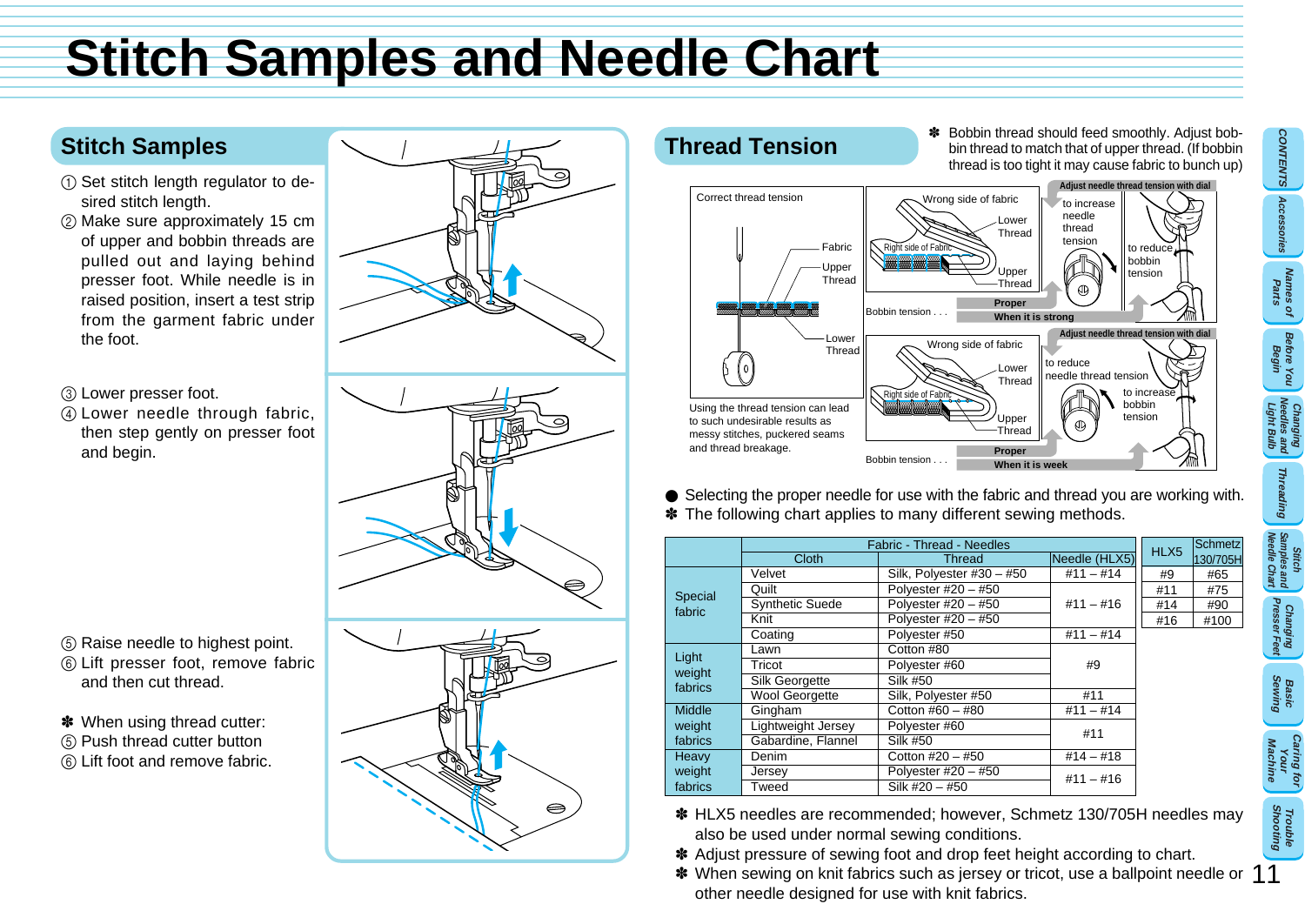# **[Chan](#page-20-0)ging Presser Feet**

#### A Note Make sure the power is off before changing presser feet. **Presser Feet**

#### **Changing Presser Feet (Zipper Foot)**

- 1 Raise presser foot, and raise needle to highest position.
- 2 Loosen and remove screw using screwdriver.
- 3 Attach zipper foot and tighten screw.
- ✽ Use the same method to attach the other feet that come with your PQ1500.
- ✽ See page 17 for directions on attaching the Walking Foot.
- ✽ Use the position knob on back of the zipper foot to adjust position of foot in relation to needle.
- ✽ Only the zipper foot has a position knob. You can begin sewing with all other presser feet immediately after attaching.



- **Pin Feed Foot** For perfect stitching on otherwise difficult fabrics like velvet, leather and suede.
- **Rolled Hem Foot** Use on the edges of fabric, such as on hems of dress shirts, to fold the edge of the fabric in three while sewing.
- **Invisible Zipper Foot** Use to attach concealed fasteners.
- **Quilting Foot** Spring action foot for darning, quilting or free-motion embroidery.

Use only feet supplied with cially designed for this ma at the rear of each foot. Us series machines may dam

- **General purpos** This foot is us most sewing. (C be used for thick fabrics or s
- ✽ When sewing thick seams, lightly the fabric wit hand and on the ward side of the
- \* Can also be with pin feedi
- **Zipper Foot** Use to attach f ers other than cealed fastene
	- **1/4" Foot** For quilt and work piecing  $1/4"$  or  $1/8"$ allowance.
- **Walking Foot** For sewing o ing on fabrics stick or tend Useful for s multiple layer quilting.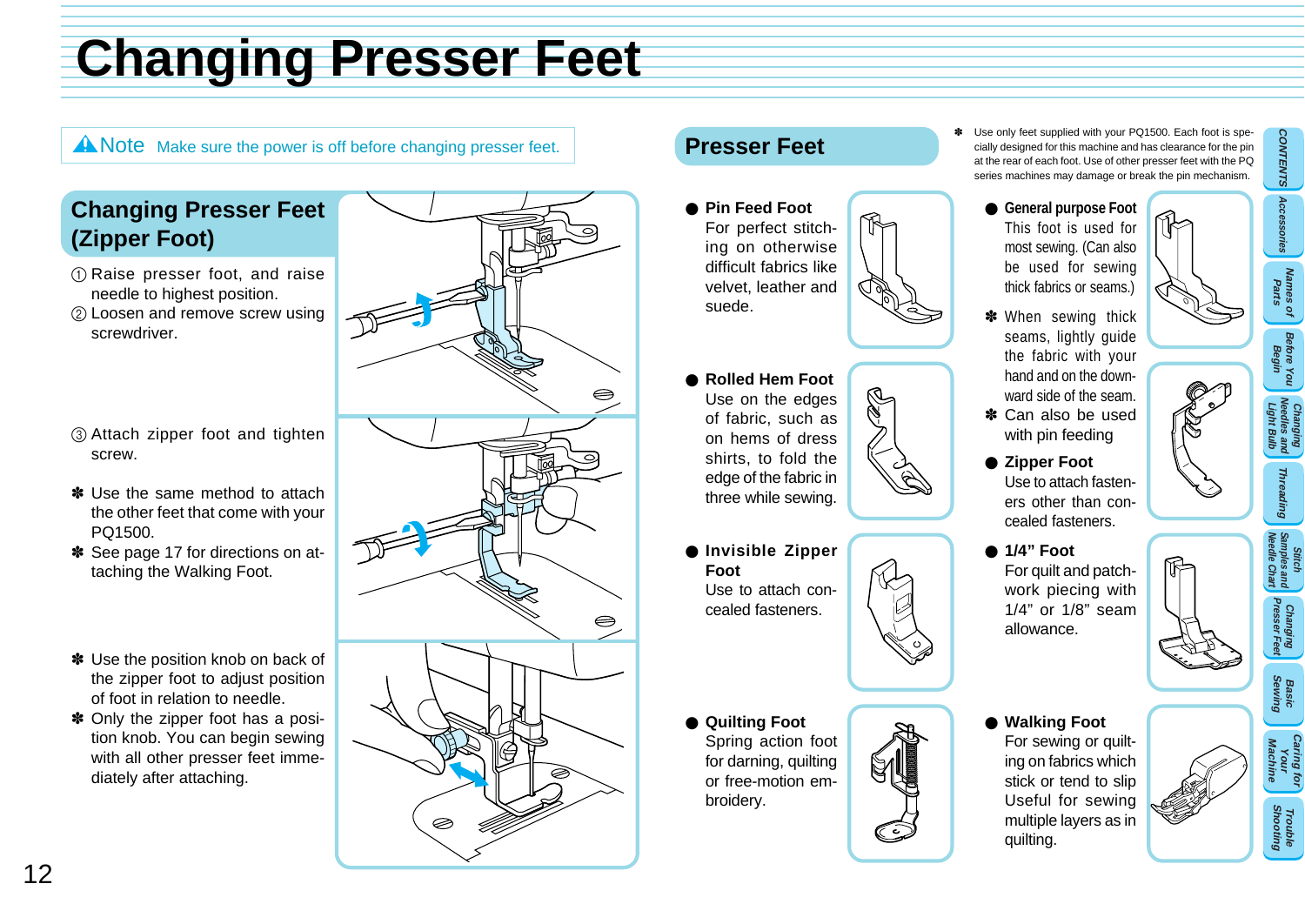### **Basic Sewing (1)**

#### **Basic Sewing**





Begin sewing.

- 1 Lift foot, pull about 15 cm of upper and bobbin thread under and behind foot, and position fabric under foot.
- 2 Lower foot. 3 While needle is pierced all the way through fabric, step gently on foot controller.
- Finish Sewing.
- 4 Raise needle to highest position.<br>
5 Lift foot, remove fabric and of Lift foot, remove fabric and cut thread.
- ✽ When using thread trimmer:
- 4 Push thread trimmer button (this will cause the upper and bobbin threads to be cut automatically and the needle to stop in a raised position.)
- 5 Lift presser foot and remove fabric.



- 1 Make sure needle is pierced all the way through fabric.
- 2 Lift presser foot, and turn fabric using needle as an axis.
- 3 Lower foot continue sewing.



✽ At the beginning of a seam, sew a few stitches with the hand wheel, hit the reverse stitch button and sew a few stitches back to reinforce your seam, then go back to normal sewing and finish the seam. Do the same at the end of a seam.

#### **Pin Feeding (for hard-to-handle fabrics)**



- ✽ The above fabrics can be sewed neatly by sewing by pin feeding.
- 1 Move feed adjustment knob to pin feeding position.
	- 2 Adjust pressure adjustment dial until indicator needle is in the right position.
- 3 Gently pull thread until feed pin catches fabric and sew.

### **Pin Feeding Unit**



The feed pin passes up through all layers of fabric moving with the feed dog's motion to feed all layers of the fabric evenly.

13

**CONTENTS**

**Accessories**

CONTENTS Accessories

**Names of Parts**

**Before You Begin**

**Changing Needles and Light Bulb**

**Threading**

Threading

**Stitch Needle Chart Samples and**

**Changing Presser Feet**

**Basic Sewing**

**Caring for Your Machine**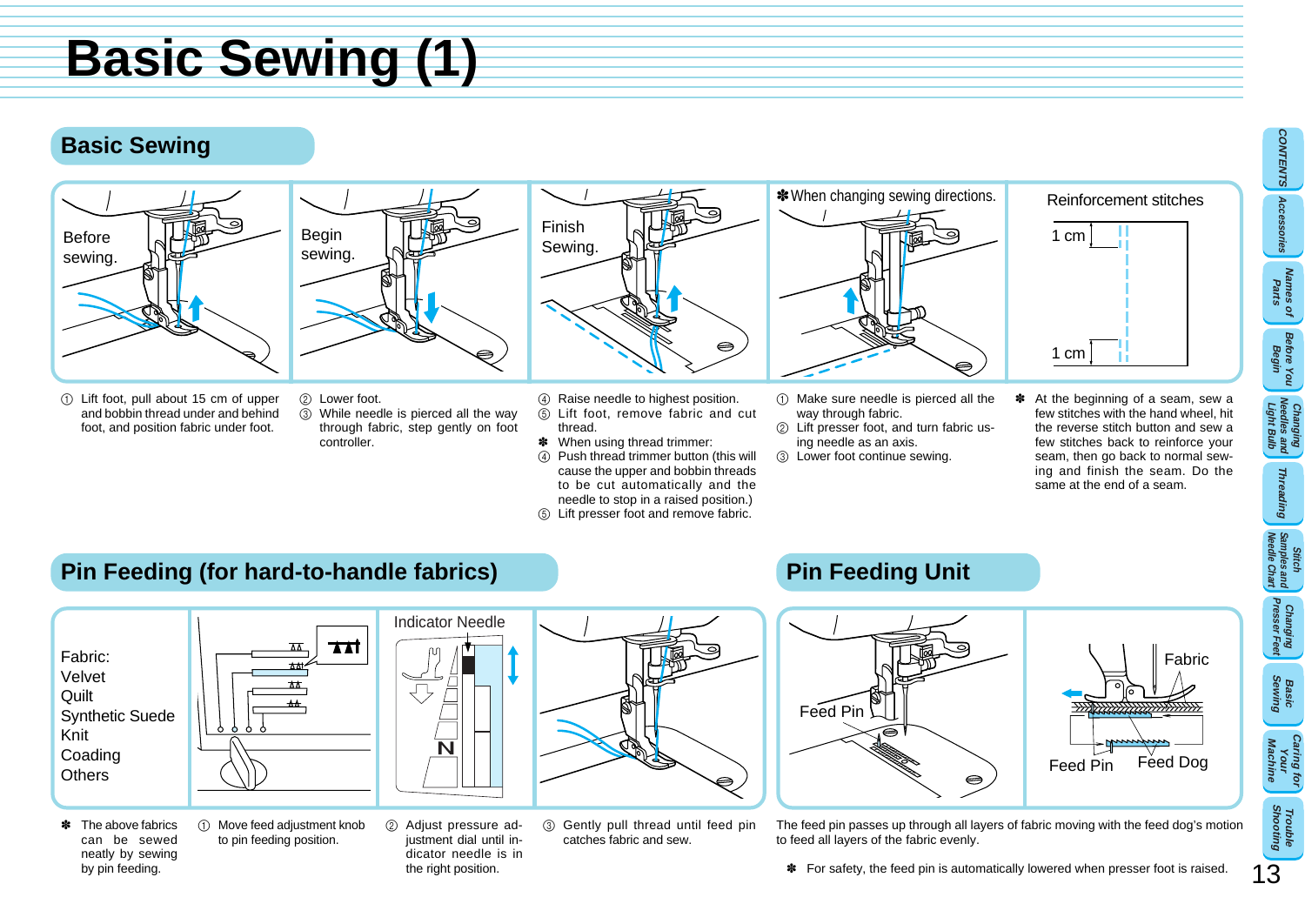# **Basic Sewing (2)**

A Note Make sure power is off before changing feet.

#### **Rolled Hem Foot**

- 1 Attach rolled hem foot.
- ✽ Refer to page 12 for instructions on changing sewing feet.
- 2 Insert needle approximately 0.5 cm from the edges of the fabric and sew 2 stitches.
- 3 Raise needle and foot, pull fabric towards you.





- 5 With your right hand, put the edge of the rolled hem under the presser foot, from the spot where the threads come out. Insert the edge so that it lies directly under the needle.
- 6 Pull gently on threads in left hand while sewing the first 3-4 stitches to hold them in place.
- 7 Fold hem over about 0.5 cm and continue feeding folded hem under foot while sewing.



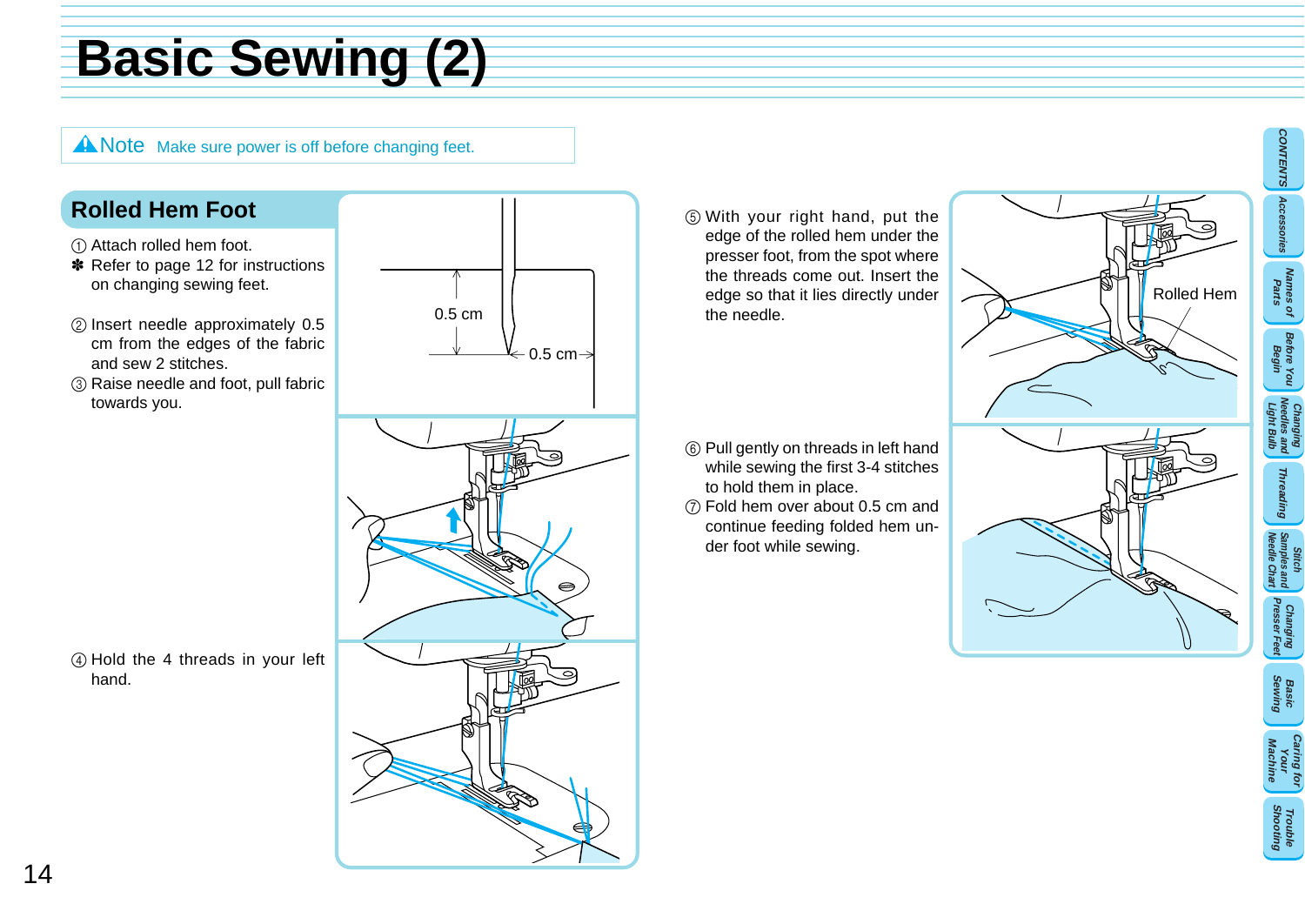# **Basic Sewing (3)**

#### **A** Note

- Make sure power is off before changing feet.
- When attaching zippers to stretch fabrics, use the pin feed method and adjust foot pressure accordingly.

### **Zipper Foot**

- 1 Attach zipper foot.
- 2 Turn hand wheel to lower needle and adjust position of foot to needle.
- 3 Line up zipper to the section of fabric it will be attached to, and mark the base of the opening on the fabric. It should be set approximately 0.5 cm below zip stop.
- 4 Fold hem about 0.2 cm from mark, and make a mark along the edge. Separate the seam allowance.





- 5 Sew zipper onto fabric along mark.
- **A** Make sure the needle does not strike the metal part of the zipper when sewing. The needle may break and cause injury.
- 6 Line up folded seam to stitches.

- 7 Change position of zipper foot. 8 Turn hand wheel to lower needle and make sure the needle and position of the foot are lined up properly.
- 9 Baste zipper onto fabric and sew along edge with fabric right side up.
- ✽ Reinforce base of opening by sewing over it twice.
- ✽ If the zipper slide gets in the way, lower the needle all the way through the fabric, lift the foot, and move the slider out of the way.



**CONTENTS**

**Accessories**

CONTENTS Accessories

**Names of Parts** 

**Before You Begin**

**Changing Needles and Light Bulb**

**Threading**

Threading

**Stitch Needle Chart Samples and**

**Changing Presser Feet**

**Basic Sewing**

**Caring for Your Machine**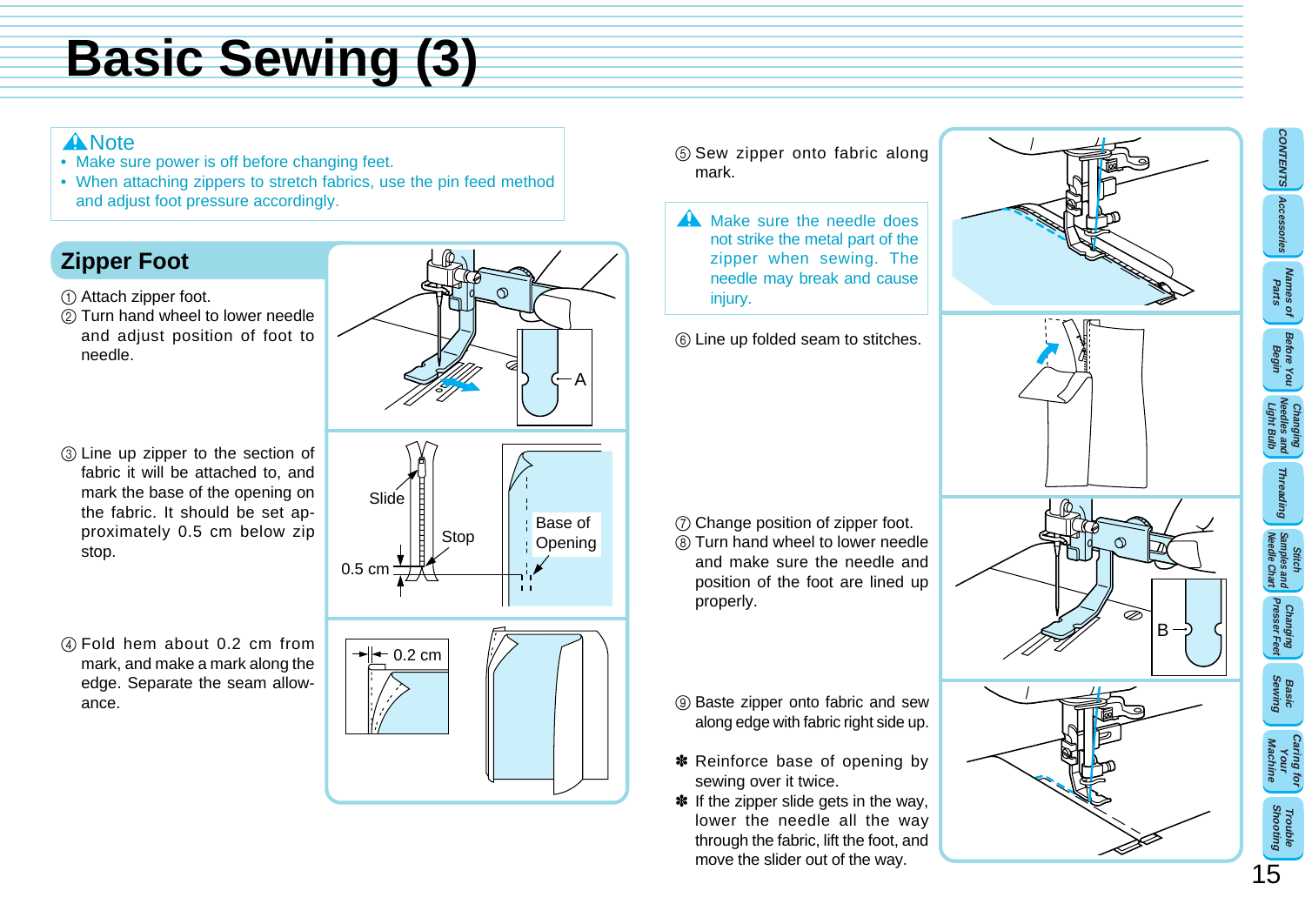#### **Invisible Zipper Foot**

- 1 Attach invisible zipper foot.
- 2 Align zipper with fabric. Mark the base of the opening approximately 2 cm above the end of the zipper.



- 3 Separate the seam allowance.
- 4 Line up zipper with fabric on the wrong side of the fabric, open zipper, and baste zipper to the fabric.

- 5 Sew the zipper to the fabric with the wrong side of the zipper and fabric up.
- ✽ When sewing with the teeth to the right, the left side of the foot should line up with the left teeth of the zipper.

Basting ╔



#### **1/4" Foot**

- Sewing machine settings: Stitch length  $= 2 - 2.5$
- Sew a consistent seam allowance (1/4", 6.4 mm) when piecing together a quilt.
- Use guides (mark) to begin, end, or pivot 1/4" from edge of fabric.

• Accurately top stitch 1/8" from seam.

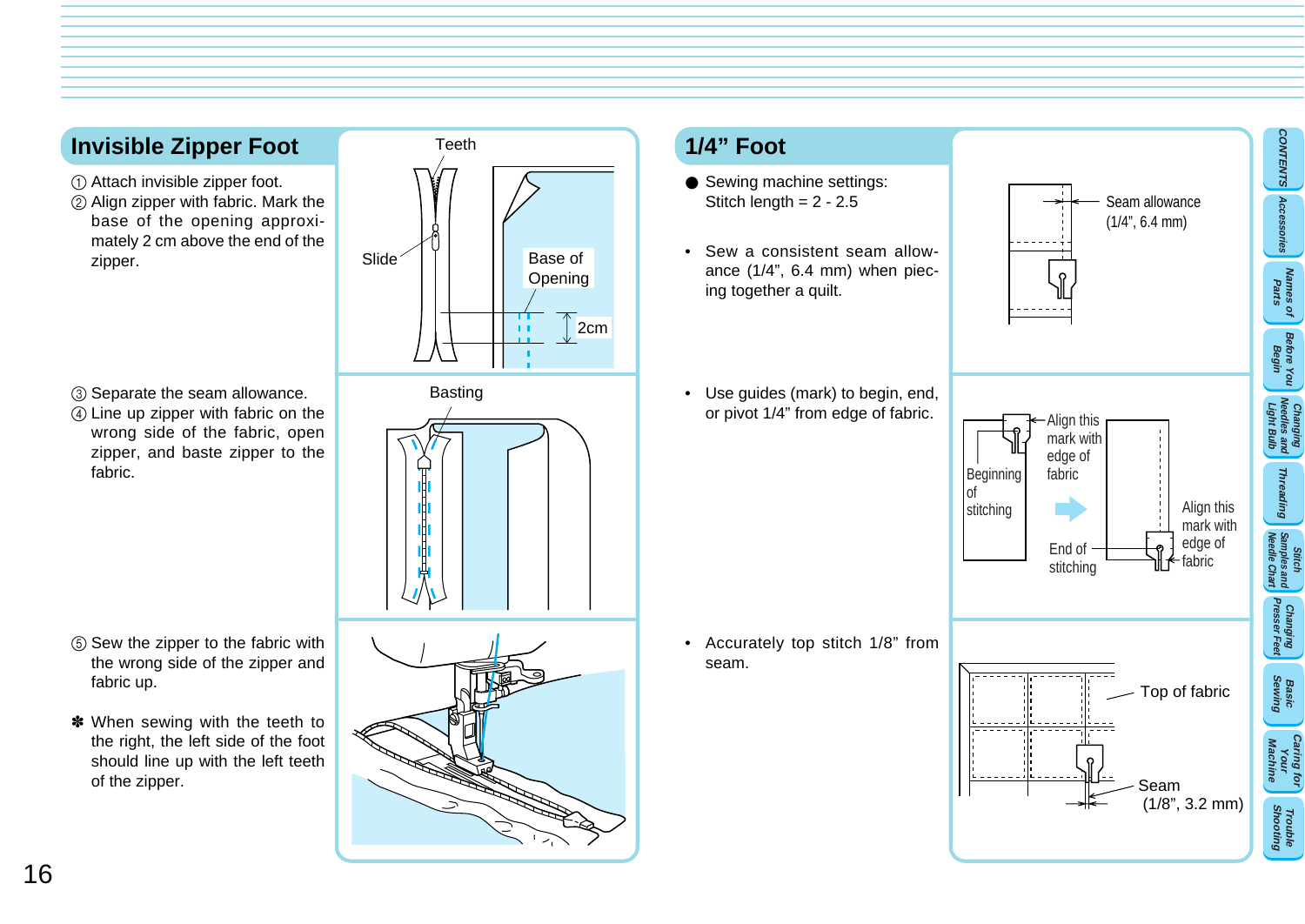#### <span id="page-20-0"></span>**Quilting Foot**

Reduce the foot presser and turn the dial on the machine lowering the feed dogs for free motion quilting. Also the needle threader will not work when this foot is in use.



#### **Walking Foot**

#### **A** Note

• Do not press the pedal all the way down.

Try to keep the sewing speed below 70% of the maxinum speed.

- The cloth may not feed if you sew at high speeds.
- The feed dog for feeding the cloth may not move if the clamping pressure on the cloth is too strong.
- It is not advisable or necessary to use the Pin Feed mode with the walking foot.
- 1 Insert the forked part of the operation lever while raised in an upright position onto the screw as shown and then insert the capscrew.
- 2 Tighten the screw securely with a screwdriver. Tightening adequately is important as the screw might loosen due to the foot and forked operation lever vibration.



**CONTENTS**

**Accessories Names of Parts**

**Before You Begin**

**Changing Needles and Light Bulb**

**Threading**

**Stitch Needle Chart Samples and**

**Changing Presser Feet**

**Basic Sewing**

**Caring for Your Machine**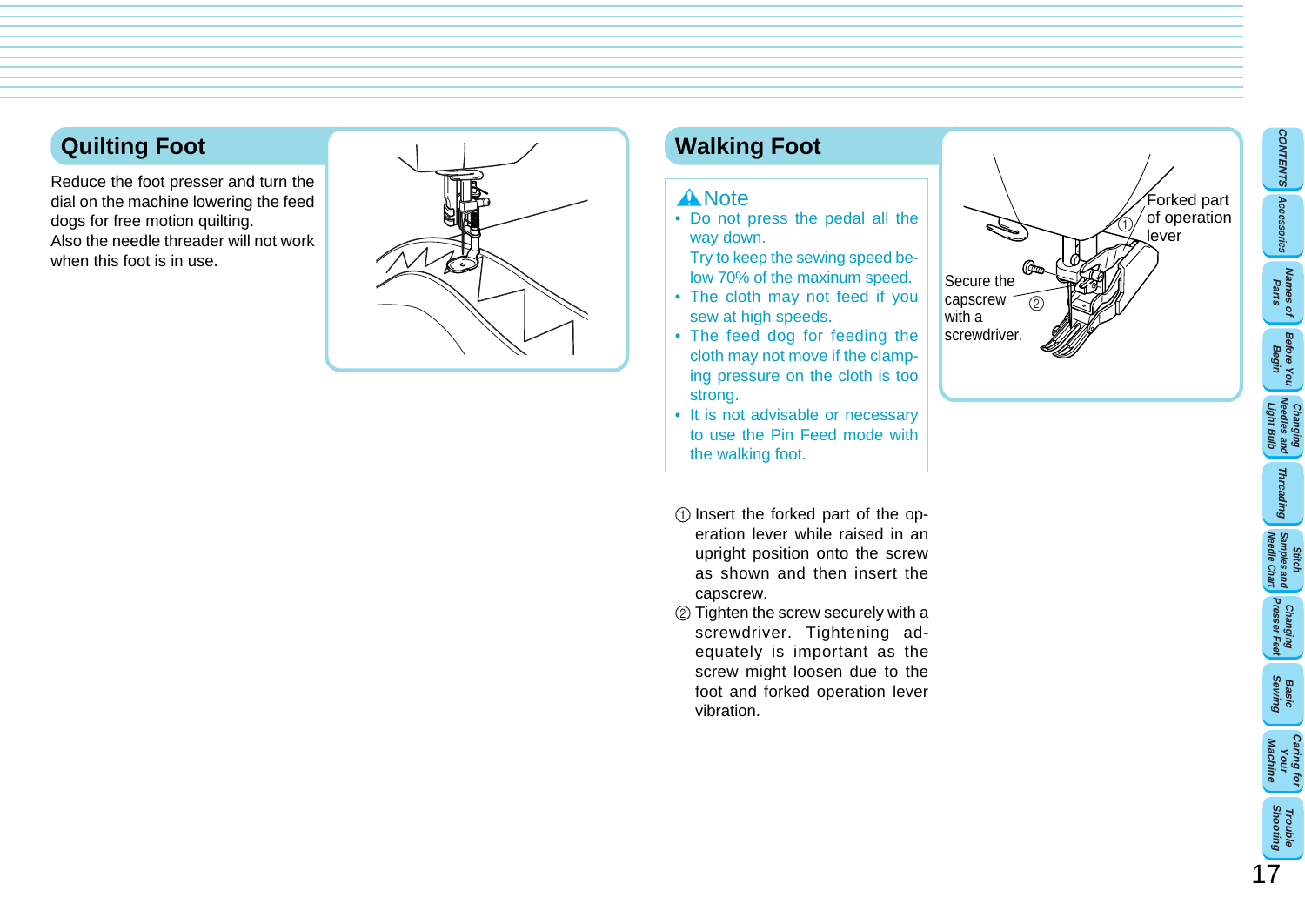#### **Lining**

- 1 Raise needle and foot.
- 2 Move separator so it sits under presser foot.
- 3 Make sure it is lined up so that the needle passes through the slot of the separator without hitting the plate itself.
- 4 Secure liner plate in place with lining plate screws.
- 5 Set pressure of sewing feet and feed position to pin feeding position.
- 6 Pull thread until lower needle catches fabric.
- ✽ Sew 2-3 reinforcement stitches.

7 When not using separator, it can be swung off to the side as illus-

trated in drawing.



**A** Note • Lighten the presser foot pressure slightly when using the fabric separator. • Use the separator to neatly sew 2 hard to manage fabrics together by keeping them from interacting with one and other before the needle sews them together in a perfect seam.

### **Seam Guide**

1 Tighten the screw securely with a screwdriver since it might otherwise loosen due to vibration.

To be able to adjust the position of the foot towards the arrow.







**CONTENTS**

CONTENTS Accessories

**Accessories**

**Names of Parts**

**Before You Begin**

**Changing Needles and Light Bulb**

**Threading**

Threading

**Stitch Needle Chart Samples and**

**Changing Presser Feet**

**Basic Sewing**

**Caring for Your Machine**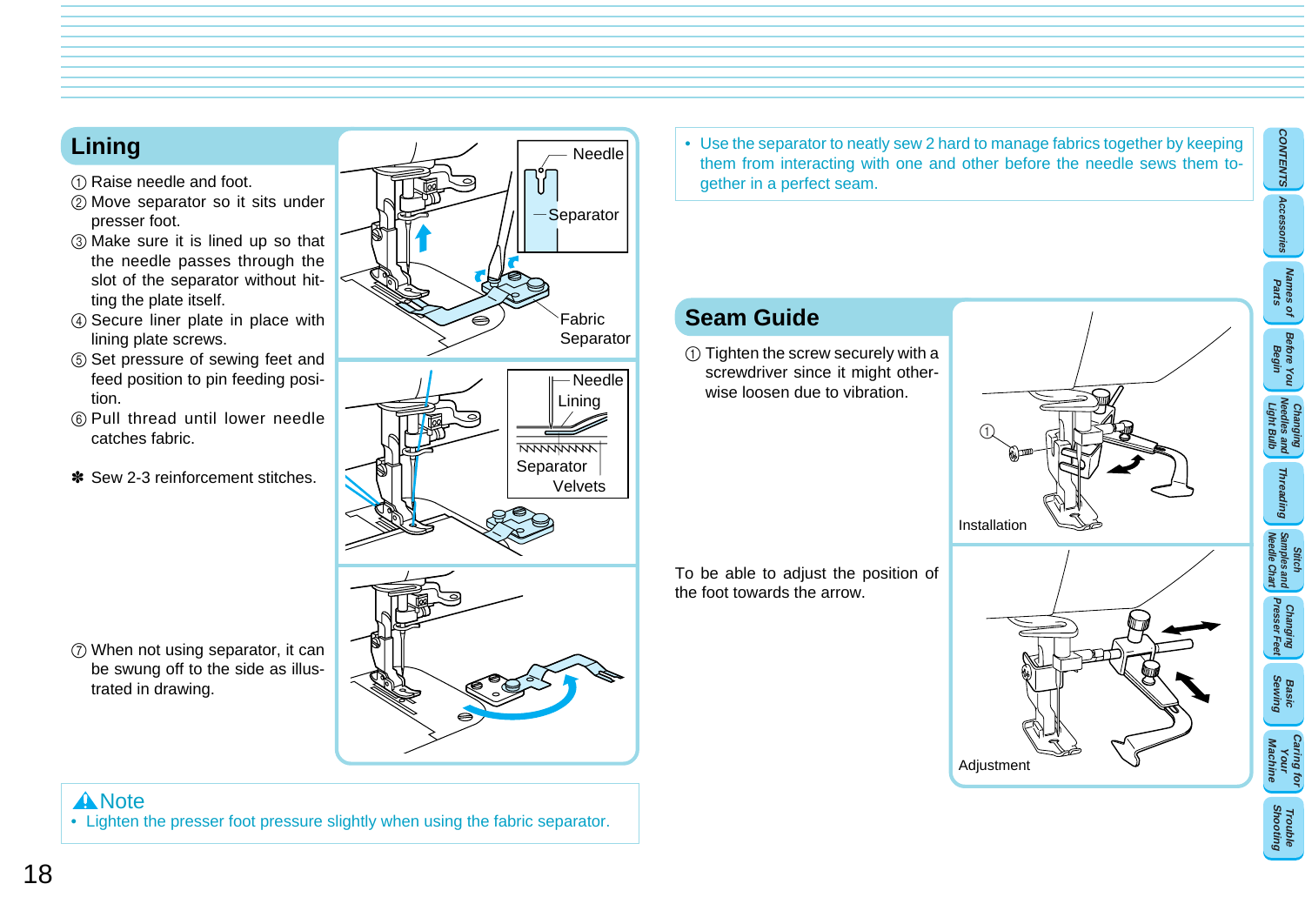# <span id="page-22-0"></span>**Caring for Your Machine**

#### **Cleaning the Machine**

#### **A** Note Make sure power is off before

cleaning sewing machine.

- 1 Turn machine off.
- 2 Remove foot.
- 3 Remove needle plate.
- 4 Clean out dust and thread scraps.
- ✽ Thread scraps can be swept out through the bobbin door.



- 5 When the area under the needle plate is cleaned out, oil hook of bobbin case with sewing machine oil.
- ✽ Use a cloth to clean the machine of any excess oil.
- 6 Attach needle plate and foot.



#### **Lubrication Points**

- Oil the machine approximately once per month.
- ✽ Use a cloth to wipe the machine clean of any oil spilled near the lubrication points.



#### ■ Keep Your Sewing Machine Clean

Please use a soft, dry cloth to wipe off light dirt and dust. If sewing machine is very dirty, wipe with a cloth soaked in warm water, or in warm water containing a neutral detergent. Then wipe off any detergent residue, and wipe off water with a dry cloth.

#### ■ **Precautions**

Please keep sewing machine away from heat sources such as irons and space heaters. Do not use chemicals like benzine or thinner to clean your machine. When machine is not in use, please keep machine out of direct sunlight.

| Item          | Specification             |     | <b>Item</b>           |                                     | Specification               |                        |
|---------------|---------------------------|-----|-----------------------|-------------------------------------|-----------------------------|------------------------|
| Sewing Speed  | 1,500 stitches per minute |     | Height of feed dog    |                                     | $0.7$ mm $1.1$ mm           |                        |
| (maximum)     |                           |     | Height of             | $3 \, \text{mm} - 3.5 \, \text{mm}$ |                             |                        |
| Stitch Length | $0 - 7$ mm                |     | lower needle          |                                     |                             |                        |
| (pitch)       |                           |     | Needles that          |                                     | $HLX5#9 - #18$              |                        |
| Stroke of     | 34.1 mm                   |     | may be used           |                                     | SCHMETZ 130/705H #65 - #100 |                        |
| Needle        |                           |     | <b>Bed dimensions</b> |                                     | 439 mm × 178 mm             |                        |
| Stroke of     |                           |     | Total weight          |                                     | 11 kg                       |                        |
| Thread        | 64.7 mm                   |     | Sewing Light          | 120V model: 120V/15W                |                             |                        |
| Take-Up Lever |                           |     |                       |                                     |                             | Parts code: X53061-000 |
|               | Foot Lift                 | One | 6 mm                  |                                     | 220-240V model: 240V/15W    |                        |
| Foot Height   |                           | Two | $9 \text{ mm}$        |                                     |                             | Parts cord: 205336-000 |
|               | Knee control<br>Over      |     | $10 \text{ mm}$       | Sewing area                         | 595 mm $\times$ 285 mm      |                        |

19

**CONTENTS**

**Accessories**

CONTENTS Accessories

**Names of Parts**

**Before You Begin**

**Changing Needles and Light Bulb**

**Threading**

Threading

**Sand**<br> **Stiart** 

**Changing Presser Feet**

**Basic Sewing**

**Caring for Your Machine**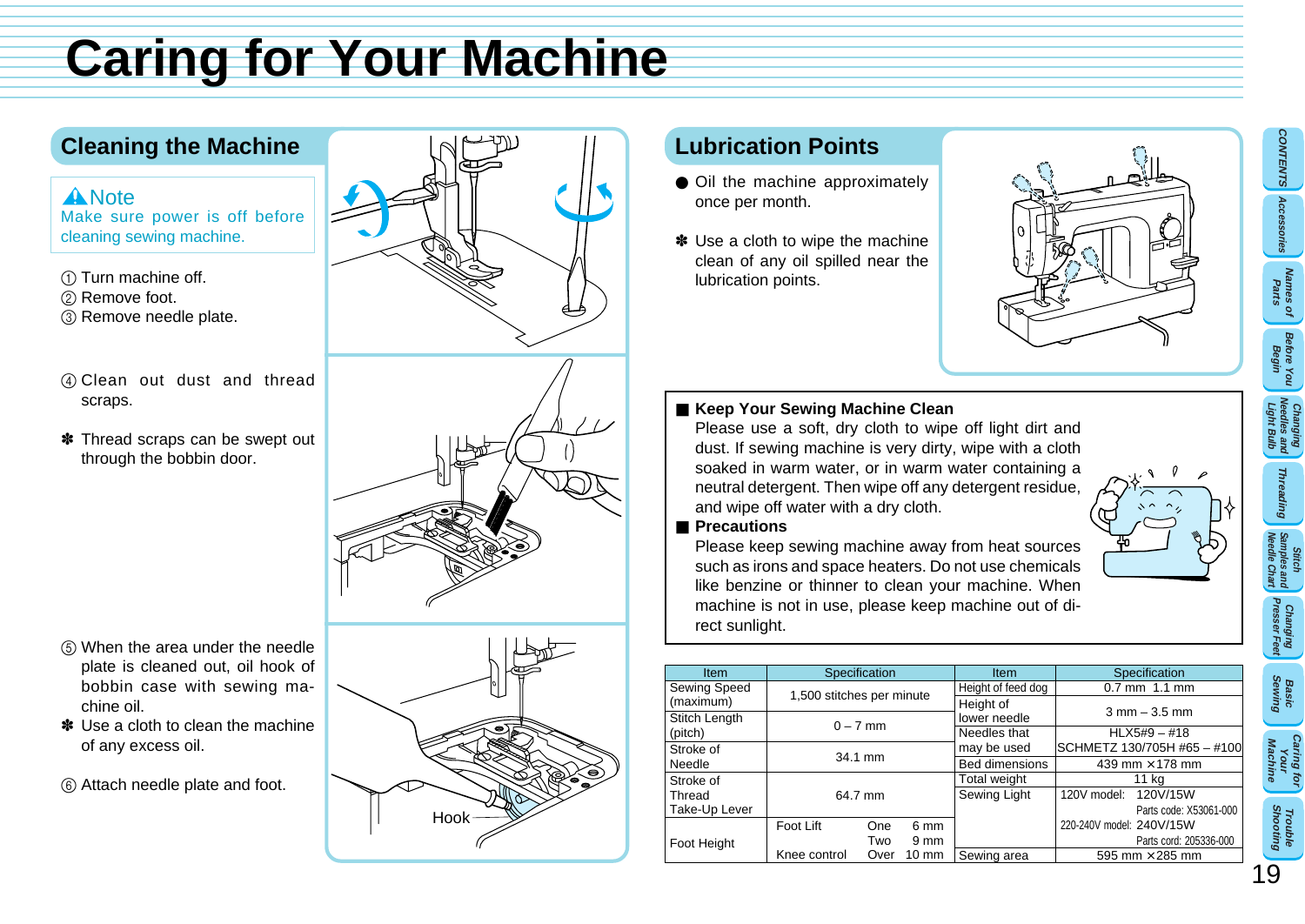# <span id="page-23-0"></span>**Trouble S[ho](#page-9-0)oting**



✽ Before taking your sewing machine in for service, check the following chart.